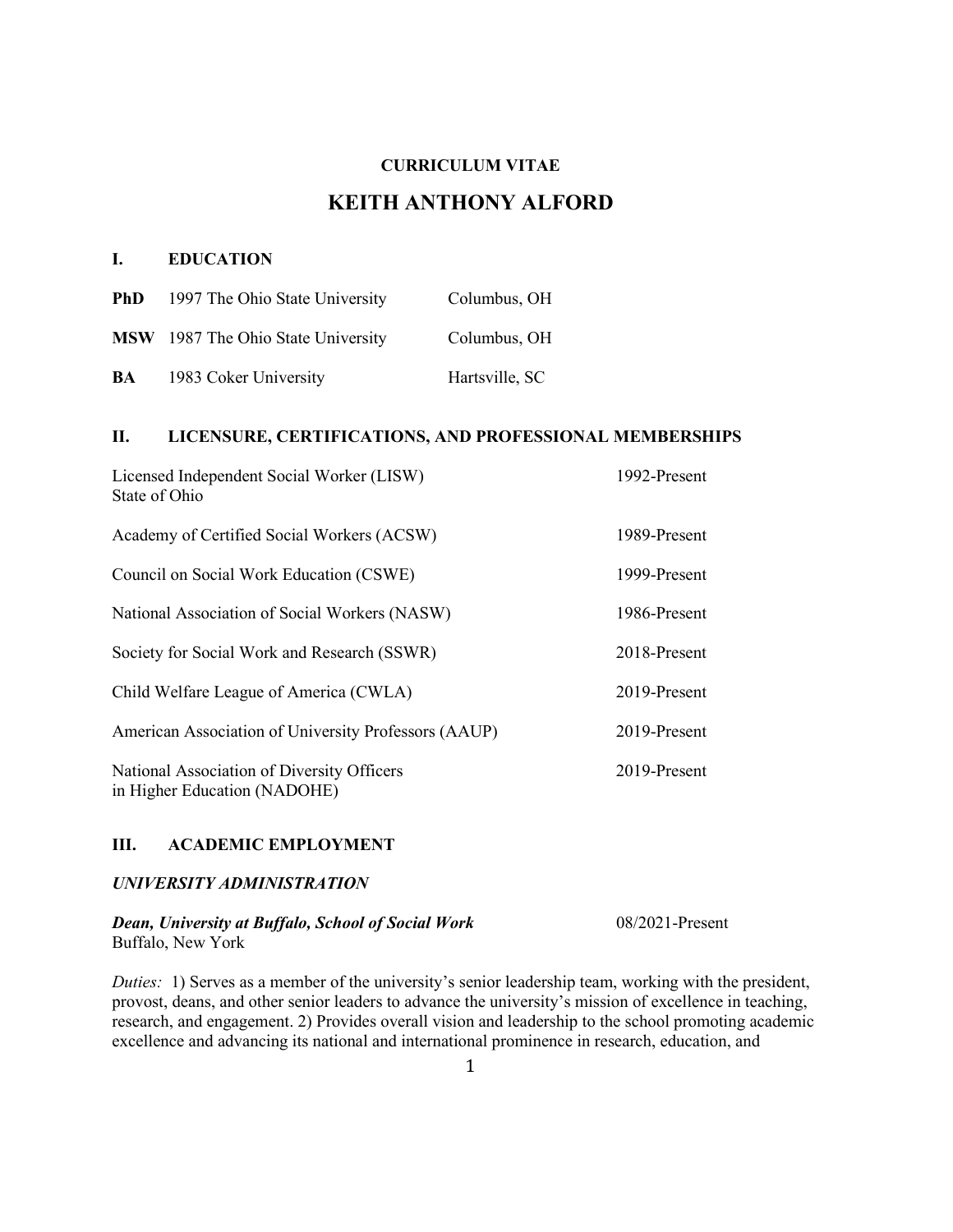engagement. 3) Provides responsible fiscal management for the school and obtains necessary resources as identified via various operations and programs. 4) Ensures prudent attention is consistently given to diversity encompassing a strong commitment to equity, inclusivity, and accessibility. 5) Oversees responsible hiring practices of faculty and staff. 6) Provides leadership and works in tandem with staff to ensure enrollment numbers are met and student centeredness is maintained.

*Chief Diversity and Inclusion Officer* **1996** 1997 1997 1998/2021

Syracuse University Syracuse, New York

*Duties:* 1) Created and implemented a campus-wide strategic plan that supported the diversity, equity, accessibility, and inclusion vision of the University. 2) Facilitated the crafting of guiding principles and an infrastructure that supported campus groups in the development and implementation of diversity and inclusion initiatives associated with the University's vision. 3) Promoted the value and importance of a diverse, equitable, inclusive, and accessible campus. 4) Met and planned with students, groups, and thought leaders about their perspectives on diversity and inclusion and strategized with them on best ways to impact their constituencies. 5) Procured opportunities for inclusive training/programming for students, faculty, staff, and other University-related groups. 6) Assisted in managing bias and/or suspected related incidents on campus. 7) Chaired the Inclusive Leadership Assembly, a body of diversity leaders from across campus, serving in the various schools and colleges. 8) Provided support to the University's cultural programs to bolster their standing and prominence. 9) Upon request, provided special assistance to the Office of Academic Affairs in relation to recruitment and retention of faculty of color.

*Interim Chief Diversity Officer* 07/2018-05/2019

Syracuse University Syracuse, New York

*Duties:* 1) Led and worked alongside campus groups in the development and implementation of diversity and inclusion initiatives that support the vision of the University. 2) Promoted the value and importance of a diverse, equitable, inclusive, and accessible campus. 3) Met and planned with students, groups, and thought leaders about their perspectives on diversity and inclusion and strategizes with them on best ways to impact their constituencies. 4) Procured opportunities for inclusive training/programming for students, faculty, staff, and other University-related groups. 5) Assisted in managing bias and/or suspected related incidents on campus. 6) Chaired the Inclusive Leadership Assembly, a body of diversity leaders from across campus, serving in the various schools and colleges. 7) Provided support to the University's cultural programs to bolster their standing and prominence. 8) Upon request, provided special assistance to the Office of Academic Affairs in relation to recruitment and retention of faculty of color.

*Director of the School of Social Work* 07/2016-12/2019 Syracuse University Syracuse, New York

*Duties:* 1) Provided oversight in relation to programmatic linkages and integration. 2) Addressed and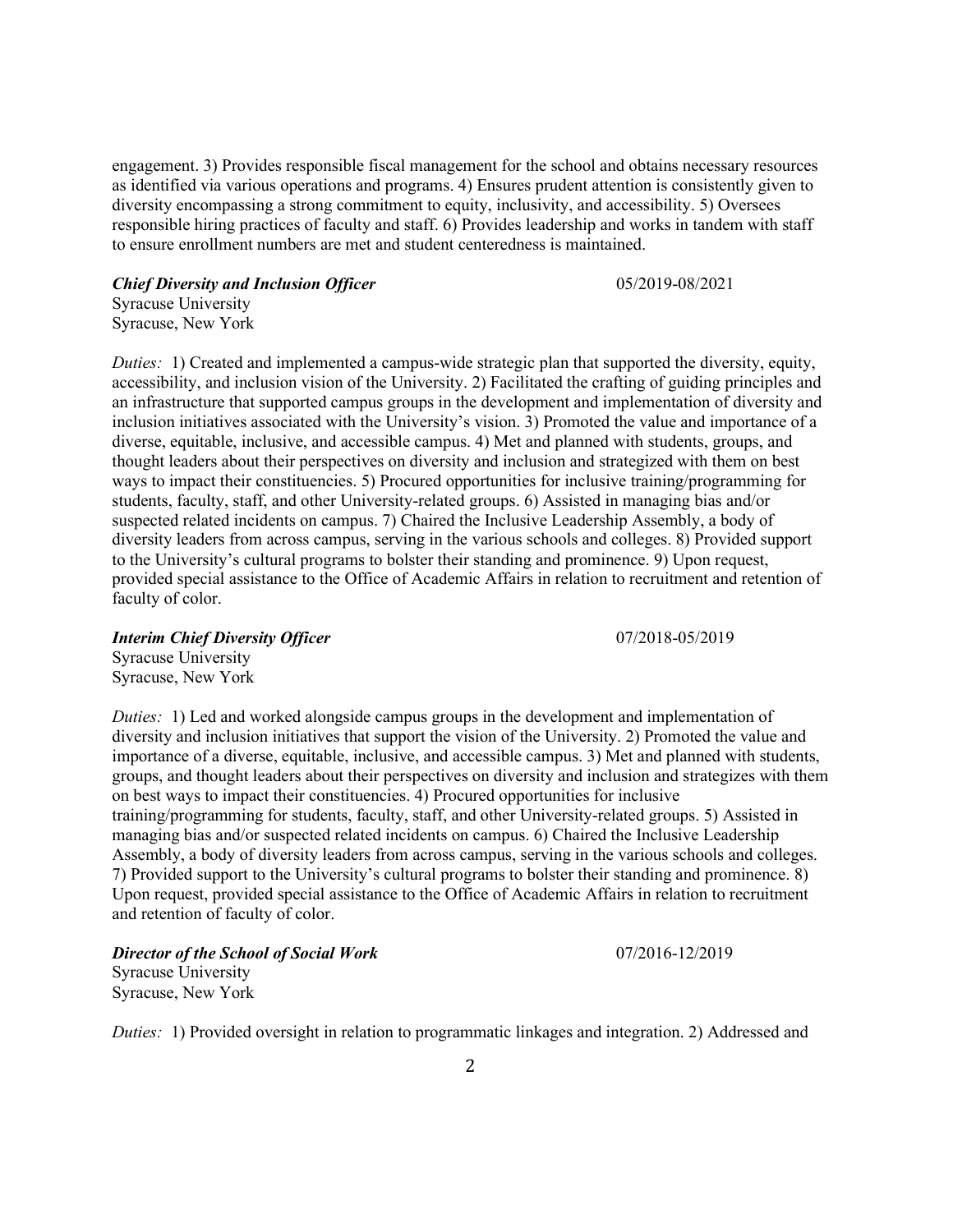attended to matters associated with the student experience. 3) Assessed and provided performance feedback to faculty, as appropriate. 4) Worked in conjunction with the Dean's office, relative to followthrough and maintenance of larger University requests and protocols. 5) Executed and/or assisted with the promotion of traditional and specialized programming, such as the School's Legislative Policy Day, and the Social Justice Award event. 6) Rendered judgement decisions pertaining to student academic hearing matters. 7) Engaged key personnel/contributors to plan accordingly when students return from academic leave. 8) Engaged new and returning adjunct faculty members via onboarding them about curricular and programmatic matters. 9) Conducted annual performance evaluations for designated faculty, and professional staff. 10) Worked closely with the Office of Field Instruction on related issues and programmatic concerns. 11) Worked with the Dean's Office in addressing university requests, protocols, and evaluative summaries.

## *Director of Master of Social Work (MSW) Program* 07/2016-08/2018

School of Social Work Syracuse, New York

*Duties:* 1) Provided leadership and administrative responsibility for the Master of Social Work (MSW) Program. 2) Monitored compliance with CSWE accreditation standards. 3) Implemented curricula enhancements. 4) Maintained admissions standards and program enrollment. 4) Advised students including mentoring as it relates professional/career development. 4) Worked in tandem with the unit's Office of Field Relations to assure quality field learning experiences. 5) Organized and chaired MSW Program Committee meetings. 6) Facilitated communication and collegial relations among the Dean's office, faculty, and staff.

**Director of Bachelor of Science** 07/2008-06/2012 *in Social Work (BSSW) Program* School of Social Work Syracuse University Syracuse, New York

*Duties:* 1) Provided leadership and administrative responsibility for the Bachelor of Science in Social Work (BSSW) Program. 2) Monitored compliance with CSWE accreditation standards. 3) Implemented curricula enhancements. 4) Maintained admissions standards and program enrollment. 4) Advised students including mentoring as it relates professional/career development. 4) Worked in tandem with the unit's Office of Field Relations to assure quality field learning experiences. 5) Organized and chaired BSSW Program Committee meetings. 6) Facilitated communication and collegial relations among the Dean's office, faculty, and staff.

## *STUDENT ADMINISTRATION*

*Graduate Administrative Associate* 06/1994-09/1994 College Registration and Recruitment Office The Ohio State University, College of Social Work Columbus, Ohio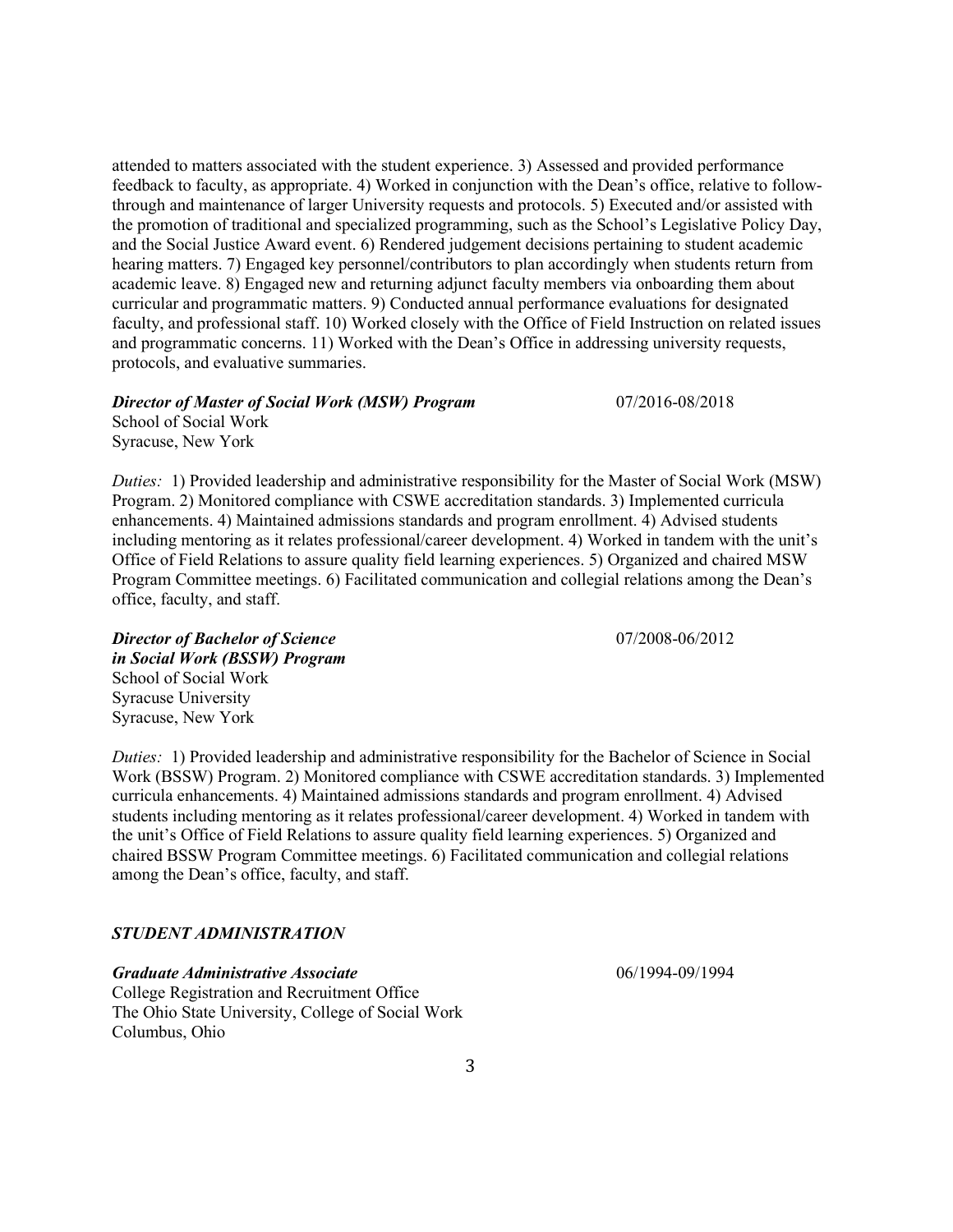*Duties:* 1) Provided academic scheduling and counseling for more than 100 social work students. 2) Conducted employment counseling. 3) Disseminated job information. 4) Maintained job announcement listings. 5) Collaborated with community agency personnel regarding job opportunities. 6) Compiled course-evaluative instruments for social work faculty.

## *Graduate Administrative Associate, Clinical Services* 09/1992-06/1993

The Ohio State University Counseling and Consultation Service Columbus, Ohio

*Duties:* 1) Provided individual counseling services to undergraduate, graduate, and professional students. 2) Completed client assessments and made appropriate recommendations. 3) Organized and facilitated African American Men's Support Group. 4) Conducted seminars on therapeutic issues. 5) Provided academic consultation.

## *ACADEMIC*

*Full Professor* 05/2020-08/2021 Syracuse University David B. Falk College of Sport and Human Dynamics School of Social Work Syracuse, New York

*Duties:* 1) Taught foundation practice, advanced practice, and human behavior in the social environment courses at the undergraduate and graduate levels. 2) Provided academic advisement to undergraduate students. 3) Rendered service on various school, college, and university committees.

## *Associate Professor* 06/2004-05/2020

Syracuse University David B. Falk College of Sport and Human Dynamics School of Social Work Syracuse, New York

*Duties:* 1) Taught foundation practice, advanced practice, and human behavior in the social environment courses at the undergraduate and graduate levels. 2) Provided academic advisement to undergraduate students. 3) Rendered service on various school, college, and university committees.

## *Assistant Professor* 08/1996-05/2004

Syracuse University David B. Falk College of Sport and Human Dynamics School of Social Work Syracuse, New York

*Duties:* 1) Taught foundation practice and advanced practice courses at the undergraduate and graduate levels. 2) Provided academic advisement to undergraduate students. 3) Rendered service on various school, college, and university committees.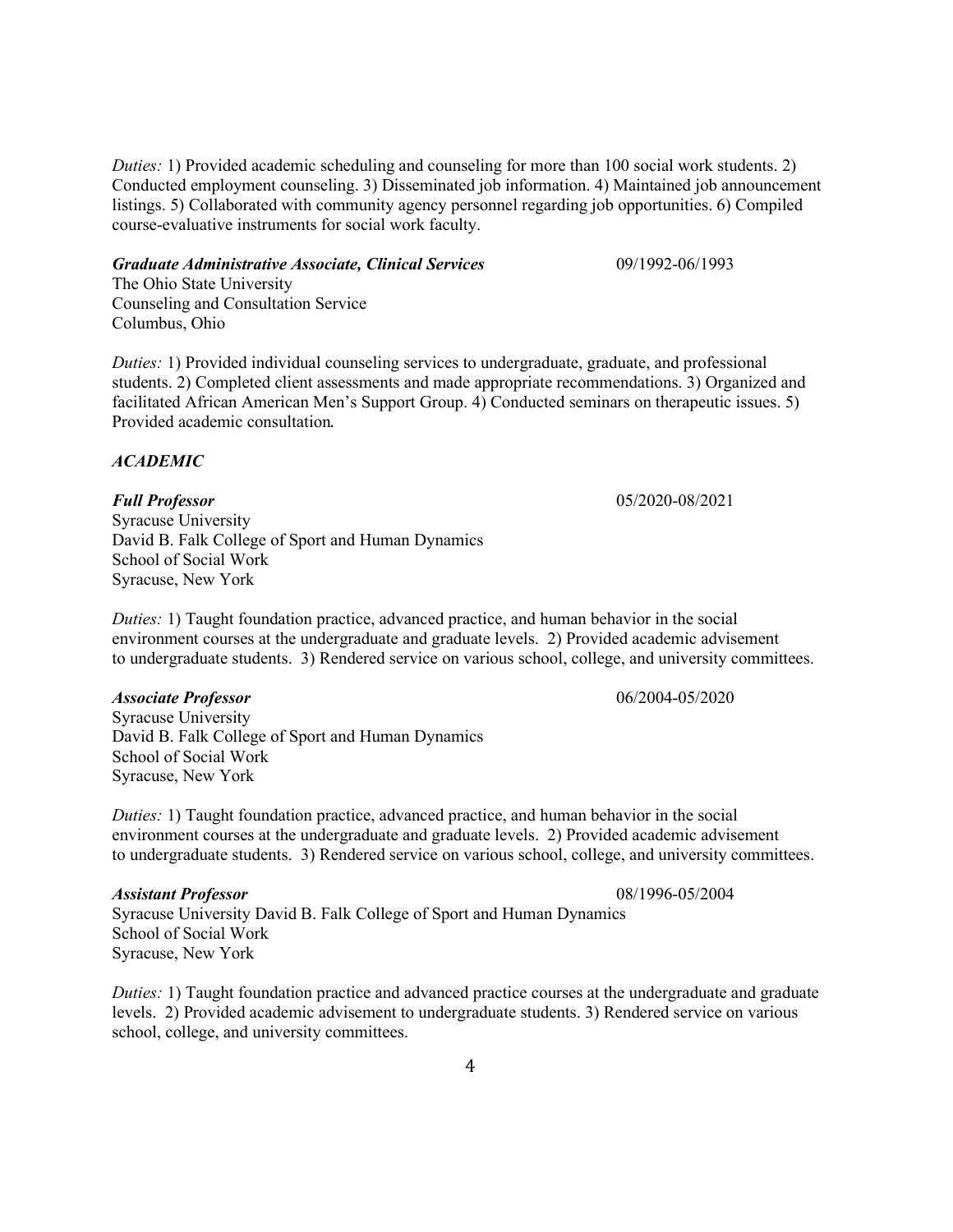# *Graduate Teaching Associate* 09/1994-06/1995

The Ohio State University College of Social Work Columbus, Ohio

*Duties:* 1) Taught three direct social work practice and policy courses at the undergraduate level.

## *Discussion Facilitator/Teaching Associate* 01/1993-06/1993

The Ohio State University Department of Human Development and Family Science Columbus, Ohio

*Duties:* 1) Taught the recitation portion of an undergraduate marriage and family course.

# *Graduate Research Associate*

The Ohio State University **\$18,000 Funded by the** Department of Human Development **Ohio Board of Regents** and Family Science 09/1993-09/1994 Columbus, Ohio

*Duties:* Served as principal graduate investigator in the evaluation of the statewide Rites of Passage (RITES) Program. Served as the liaison to the Ohio Department of Human Services. Responsibilities: 1) Supervised graduate research team members. 2) Performed data collection, data entry, quantitative analysis, and fiscal management. 3) Designed qualitative instrument. 4) Conducted field interviews.

# **IV. TEACHING**

# *TEACHING CONTENT AREAS/COURSES TAUGHT*

- Foundation Social Work Practice
- Advanced Direct Social Work Practice with Individuals, Families, and Groups
- Family Therapy Models/Family Mental Health
- Community Organization
- Human Diversity in Social Context
- Principles and Methods of Social Work Practice with Black Families
- Strategies in Social Work Intervention
- Self-care of the Researcher
- Racial, Cultural, and Ethnic Response Differences of Post-Traumatic Stress Disorder (PTSD)
- Independent Study (Undergraduate)
- Independent Study (Graduate)
- Social Work Practice Field Instruction
- Human Services Health Professions Gateway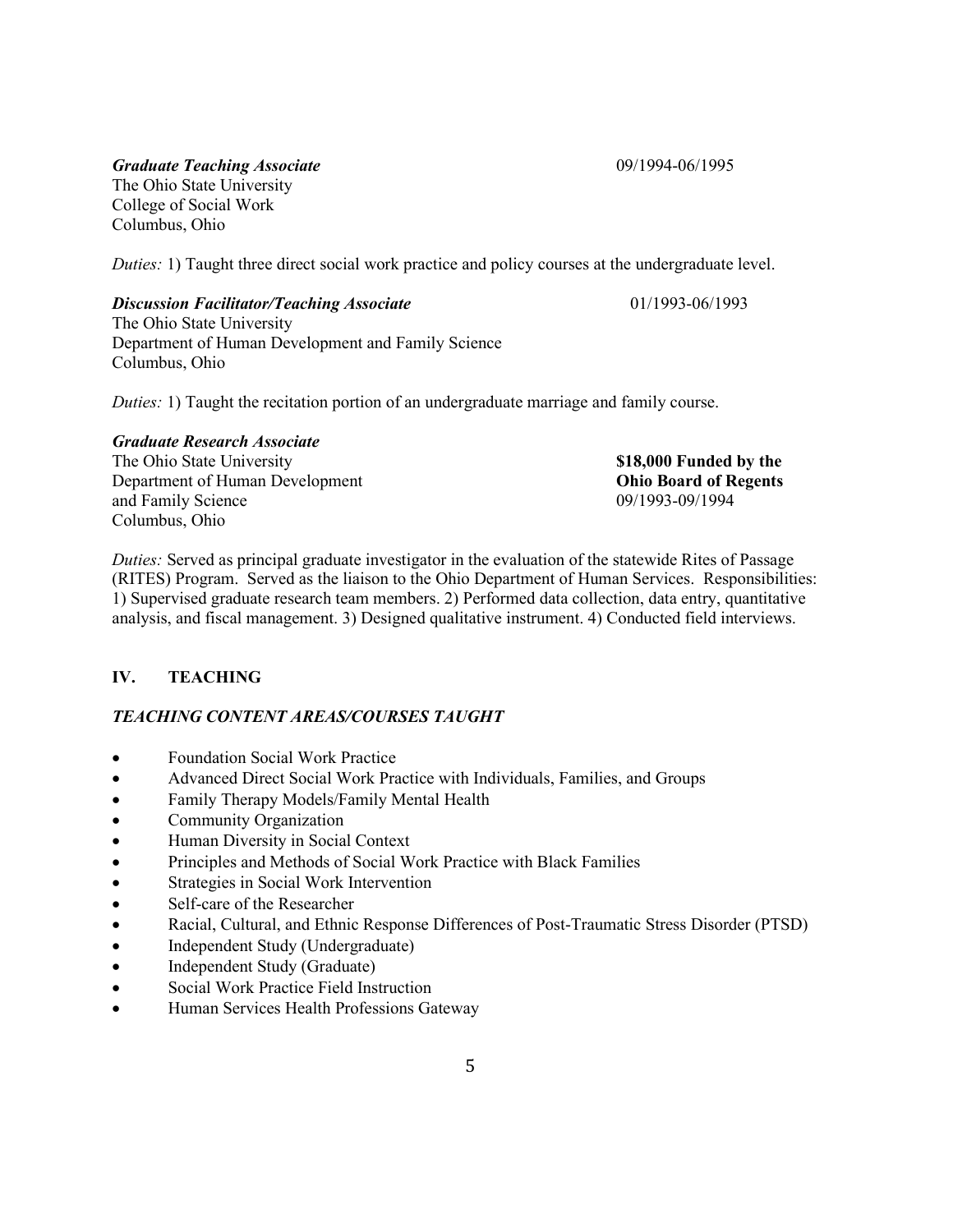- Healthy Marriages, Relationships, and Families: Interventions, Research, and Policy
- Social Work Practice in Family Mental Health

## **V. SOCIAL WORK PRACTICE EMPLOYMENT**

*Treatment Foster Care Supervisor* 12/1994-08/1996 SearchLight C.A.R.E., Inc. Columbus, Ohio

*Duties:* 1) Provided clinical supervision to social work family practitioners. 2) Conducted ongoing foster parent training. 3) Certified and re-certified foster family homes. 4) Coordinated collaborative efforts among agencies regarding particular cases and state licensure regulations. 5) Conducted monthly inhome meetings with foster families regarding programmatic issues, strengths, and concerns.

*Group Facilitator* (Contracted Services) 08/1993-12/1995 Lutheran Social Services Columbus, Ohio

*Duties:* 1) Co-facilitated a peer group for children ages 9-12 years, who have been exposed to domestic and/or community violence. 2) Counseled group members on non-violent ways to deal with anger in relation to their individual experiences. 3) Consulted and counseled parents of group members

*Family Practitioner* 07/1987-09/1992 *Treatment Foster Care Program* Hannah Neil Center for Children Columbus, Ohio

*Duties:* 1) Assessed and secured treatment foster care placements for children, ages 6-18 years. 2) Engaged foster children and their birth families in therapy. 3) Interfaced with custodial agency regarding treatment and aftercare planning. 4) Provided court testimonies and recommendations. 5) Supervised student interns. 6) Conducted bi-monthly foster parent cluster meetings. 7) Trained foster parent groups and other professionals on social work intervention strategies. 8) Coordinated foster parent recruitment drive.

*Intern, Outpatient Services* 09/1986-06/1987 Hannah Neil Center for Children Columbus, Ohio

*Duties: 1)* Provided family therapy in an out-patient clinic. 2) Facilitated play therapy with children suffering from emotional difficulties. 3) Co-facilitated adolescent and adult children of alcoholics' support group. 4) Interfaced and collaborated with local children's service agencies regarding case maintenance and treatment planning.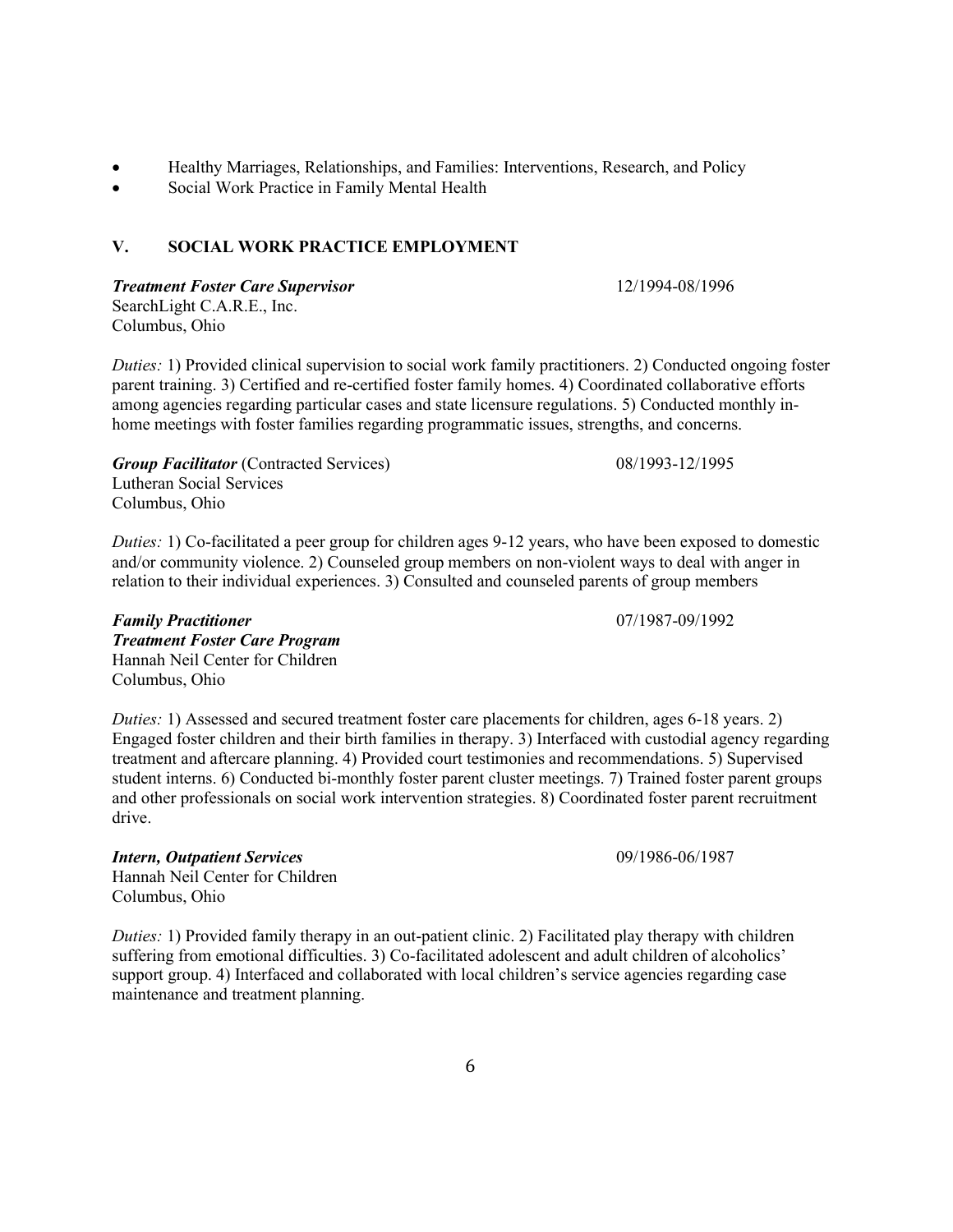**Counselor** (Contracted Services) 07/1986-08/1987 Columbus Area Community Mental Health Center Columbus, Ohio

*Duties:* 1) Organized and facilitated consumer groups for persons with severe mental disabilities. 2) Led group discussions on living, social, and employment skill building. 3) Composed group description summaries and updated case records. 4) Engaged in direct practice with individuals on issues and concerns affecting them as transitional consumers.

*Intern, Adoption and Counseling Services* 01/1986-06/1986 Black Adoption Service Lutheran Social Services Columbus, Ohio

*Duties:* 1) Scheduled and conducted interviews with prospective parents. 2) Completed adoption court studies. 3) Collaborated with other agencies regarding adoptive placements. 4) Counseled birth parents through the pregnancy counseling unit on placement planning for their unborn child. *Social Service Worker I* 09/1983-09/1985

Darlington County Department of Social Services Hartsville, South Carolina

*Duties:* 1) Established and facilitated a parenting skills group. 2) Produced group curricula adopted for agency-wide use. 3) Secured adoption and foster care placements. 4) Conducted adoption and foster care home studies. 5) Achieved state certification in Basic Child Welfare, Child Protective Services, and Permanency Planning. 6) Investigated and assessed child abuse and neglect cases. 7) Provided counseling services to abuse victims and perpetrators. 8) Provided court testimonies and recommendations. 9) Licensed day-care centers and foster homes.

# **VI. SPONSORED RESEARCH AND TRAINING GRANTS**

*Intelligence Community (IC) CENTER FOR ACADEMIC EXCELLENCE (CAE):* 2019 - 2024 *Syracuse University Adaptive, Diverse & Ethical IC Professionals:* **Total Awarded to date: \$300,000** *The Partnership for Educational Results/Syracuse University* **Total Future Award: \$1,200,000** *Adaptive, Diverse and Ethical Intelligence Community Professionals (PER/SUADE)* Defense Intelligence Agency (DIA)/ DOD Syracuse University *Principal Investigator: Murrett, R.B. Co-Investigators: Alford, K., Armstrong, N.J., Baker, J.E., Bhatia, T.K., de Nevers, R., Ghosh, S., Hermann, M.G., Kanter, A.S. Klotz, A., Marciano, M., Melendez, S., Rubinstein, R.A., Steinberg, L.J., Zoli, C.B.*

*New York State Office of Mental Health Dean's Consortium Project* 2016-2019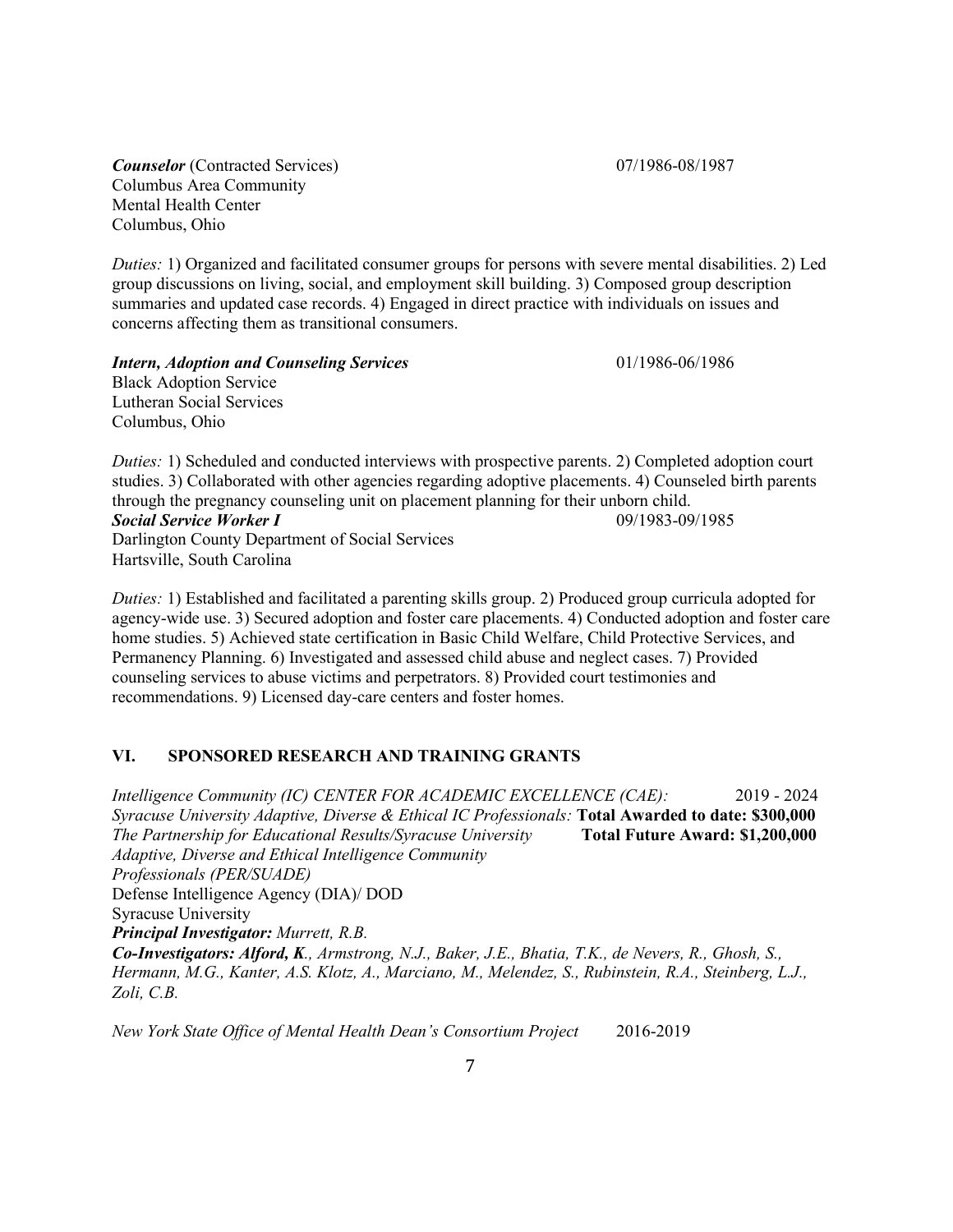*annual grant to support students in Evidence-based* **Total Award: \$6,200** *Mental Health Project Renewable* Syracuse University *Principal Investigator/Project Director: Alford, K.*

*Training Diverse Undergraduate Teams of Veterans and* 2014-2018 *Non-Veterans to Conduct Trauma Research with Veterans* **Total Award: \$248,984** National Science Foundation (NSF) Research *Renewable* Education for Undergraduates (REU) Program Syracuse University *Principal Investigator: Gump, B. Co-Principal Investigator: Woodford, K. Co-Investigators: Alford, K., Bergen-Cico, D., Dykas, M., Glatt, S., & Reihman, J.* 

*Improving Service Delivery to Youth in the* 2011-2017 *Child Welfare System (DREAMR Project)* **Total Award: \$2.5 million** U. S. Department of Health and Human Services Administration for Children Youth and Families Children's Bureau University of Nevada Las Vegas *Lead Author and Lead Methodologist/Researcher: Denby-Brinson, R. Consultant: Alford, K.*

*Healthy Marriage and Family Formation* 2003-2009 *Training Grant* **Total Award: \$852,000** U.S. Department of Health and Human Services Administration for Children and Families Children's Bureau Syracuse University *Principal Investigator: Alford, K. Co-Principal Investigator: Mudrick, N.*

*The Rosamond Gifford Community* 1999-2002 *Exchange Forums* **Total Award: \$420,000** The Rosamond Gifford Charitable Corporation in partnership with Syracuse University School of Social Work *Principal Investigator: Alford K.* 

### **VII. FELLOWSHIP AWARDS**

Ohio Department of Mental Health **Total Award: \$4,658** in conjunction with The Ohio State 1996-1997 University Research Foundation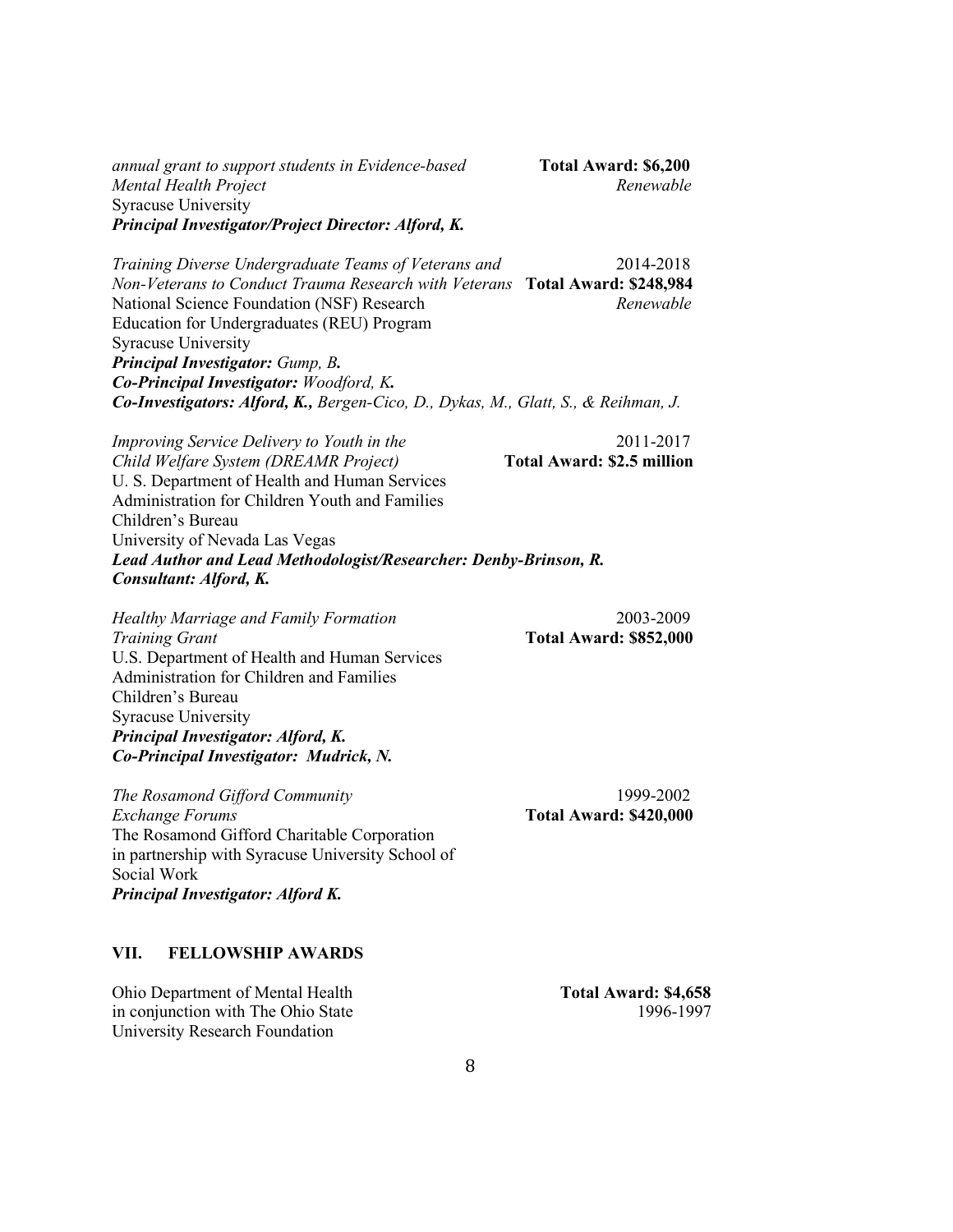Minority Fellowship Program **Total Award: \$27,600** Council on Social Work Education 1992-1995

Mental Health Traineeship **Total Award: \$5,600 + tuition** National Institute on Mental Health 1986-1987

Minority Fellows Program **Total Award: \$5,800 + tuition** The Ohio State University 1985-1986

#### **VIII. EDITED BOOK**

Cook, J. F., **Alford, K. A.**, Uhrich, J., & Conway, P. (Eds.) (2015). *Rural families and reshaping human services*. London: RoutledgeFalmer.

## **IX. BOOK CHAPTERS**

- **Alford, K.A.** (in press). The uphill climb of Black men: Therapeutic treatment and educational considerations for mental health engagement. In K.V. Hardy (Ed.), *The enduring, invisible, and ubiquitous centrality of whiteness: Implications for clinical practice and beyond*. New York, NY: W. W. Norton & Company, Inc.
- **Alford, K.A**. (in press). Contemporary rites of passage programming and its curative value for well-being in Black youth. In *Child and Family-serving systems: A compendium of policy and practice.* Child Welfare League of America.
- Wang, X., Phelps, B.J., **Alford, K.A.,** & Lee, M.Y. (in press). Trauma-informed care: An intergenerational approach. In *Child and Family-serving systems: A compendium of policy and practice.* Child Welfare League of America.
- Cook, J. F., **Alford, K. A.**, Uhrich, J., & Conway, P. (2014). Introduction. In Cook, J. F., **Alford, K. A.**, Uhrich, J., & Conway, P. (Eds.), *Rural families and reshaping human services* (pp. 1-5). London: RoutledgeFalmer.
- **Alford, K.A.** (2013). Foreword. In M.M. Woods, *Sugar girl: A journey into the life of a southern Black family, both ordinary and profound* (pp. 1-2). New Bern, NC: Jasher Press & Company.
- **Alford, K.A.** (2007). Adolescent African American males and the rites of passage experience. In S. L. Logan, R. Denby, & P. A. Gibson (Eds.), *Mental health care in the Black community* (pp. 305- 319). New York, NY: Haworth Press.
- **Alford, K.A.,** McKenry, P.C., & Gavazzi, S.M. (2001). Enhancing achievement in adolescent Black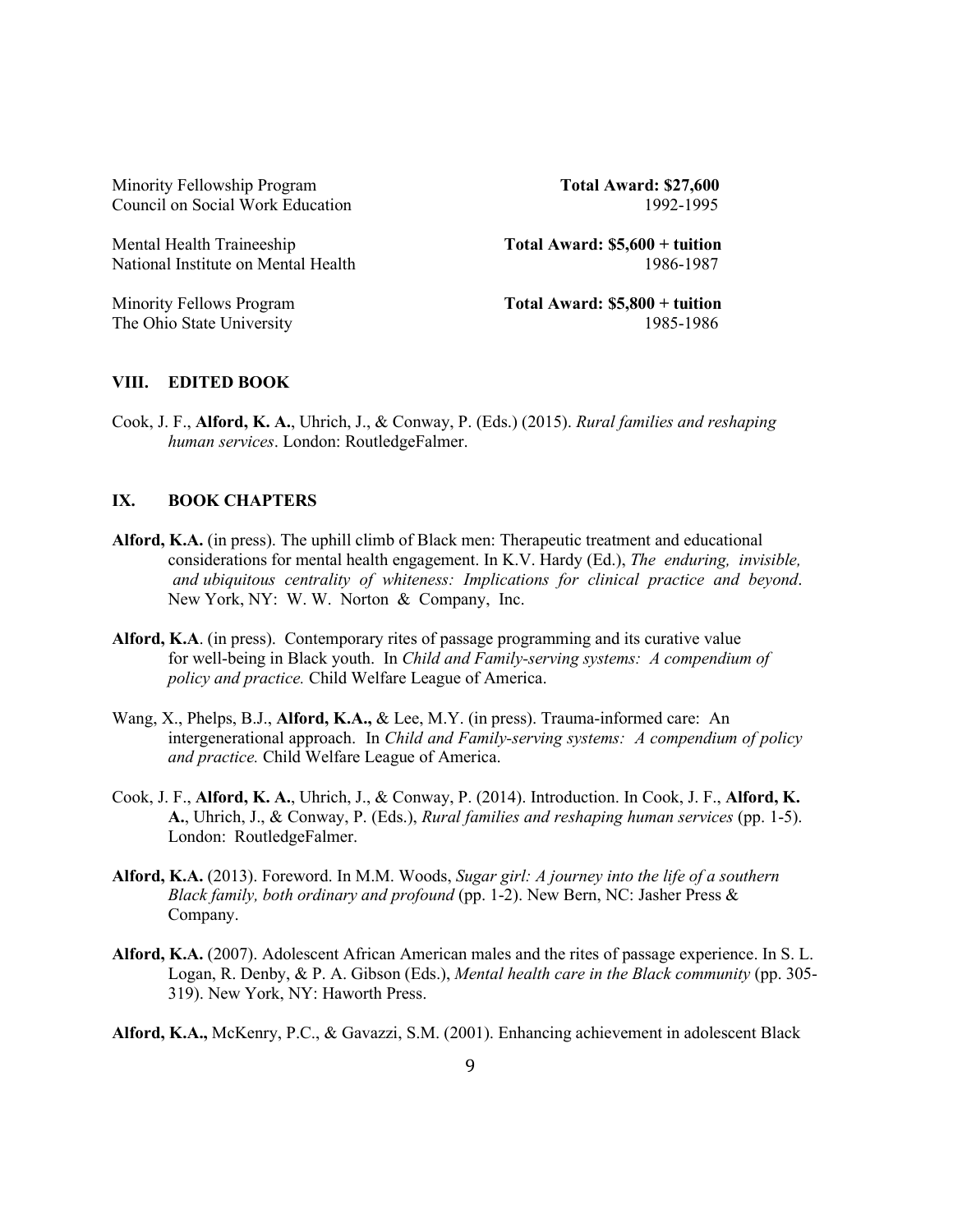males: The rites of passage link. In R. Majors (Ed.), *Educating our Black children: New directions and radical approaches* (pp. 141-156). London: RoutledgeFalmer.

**Alford, K.A.**, McKenry, P.C., Gavazzi, S.M., & Lantz, J.E. (1998). Evaluation of a culturally specific program for foster care youth: Quantitative and qualitative findings. In Roth, D, *New Research in Mental Health* Vol. 13 (pp. 117-129). Columbus, OH: Ohio Department of Public Health.

# **X. PEER-REVIEWED ARTICLES**

- Gomez, E., **Alford, K.A**., Denby, R.W., & Klein-Cox, A. (2020) Implementing smartphone technology to support relational competence in foster youth: a service provider perspective, *Journal of Social Work Practice*, Online. <https://doi.org/10.1080/02650533.2020.1843145>
- Kingson, E.R., **Alford, K.A**., Kerr, A.L., Berner, H.M., Gillespie, J.M., Mohn, J.E., Ryan , E.S., & Simmons, E.B. (2020) Teaching Note—Illuminating policy practice close to home: The Syracuse University experience, *Journal of Social Work Education,* Online. <https://doi.org/10.1080/10437797.2020.1764889>
- **Alford, K. A.,** Denby, R., & Gomez, E. (2019). Use of smartphone technology in foster care to build. relational competence: Voices of caregivers and implications for prudent parenting. *Journal of Family Social Work, 22*(3), 209-230. <https://doi.org/10.1080/10522158.2018.1558428>
- Denby, R.W., Testa, M.F., **Alford, K.A.**, Cross, C.L., & Brinson, J.A. (2017). Protective factors as mediators of risk effects on perceptions of child well-being in kinship care. *Child Welfare, 95*(4), 111-136.
- Denby, R., Gomez, E., & **Alford, K.** (2016). Promoting well-being through relationship building: The role of smartphone technology in foster care. *Journal of Technology in Human Services, 34*(2), 183-208. <http://dx.doi.org/10.1080/15228835.2016.1168761>
- **Alford, K.A.**, Cook, J.F., & Conway, P.C. (2013). Preface. *Journal of Family Social Work,* 16(1), 1-3. <http://dx.doi.org/10.1080/10522158.2013.749736>
- Cook, J. F., **Alford, K. A.**, & Conway, P.C. (2012). Introduction to rural families and reshaping human services. *Journal of Family Social Work. 15(*5), 351-358. <http://dx.doi.org/10.1080/10522158.2012.721122>
- **Alford, K. A.**, Cook, J. F., & Conway, P. (2012). [Conclusion: Rural families, another element in the](http://www.tandfonline.com/doi/abs/10.1080/10522158.2012.721120) [mosaic of diversity.](http://www.tandfonline.com/doi/abs/10.1080/10522158.2012.721120) *Journal of Family Social Work. 15(*5), 461-463. <http://dx.doi.org/10.1080/10522158.2012.721120>
- Denby, R. W., **Alford, K. A.,** & Ayala, J. (2011). The journey to adopt a child who has special needs: Parents' perspectives. *Children and Youth Services Review, 33*(9), 1543-1554. <https://doi.org/10.1016/j.childyouth.2011.03.019>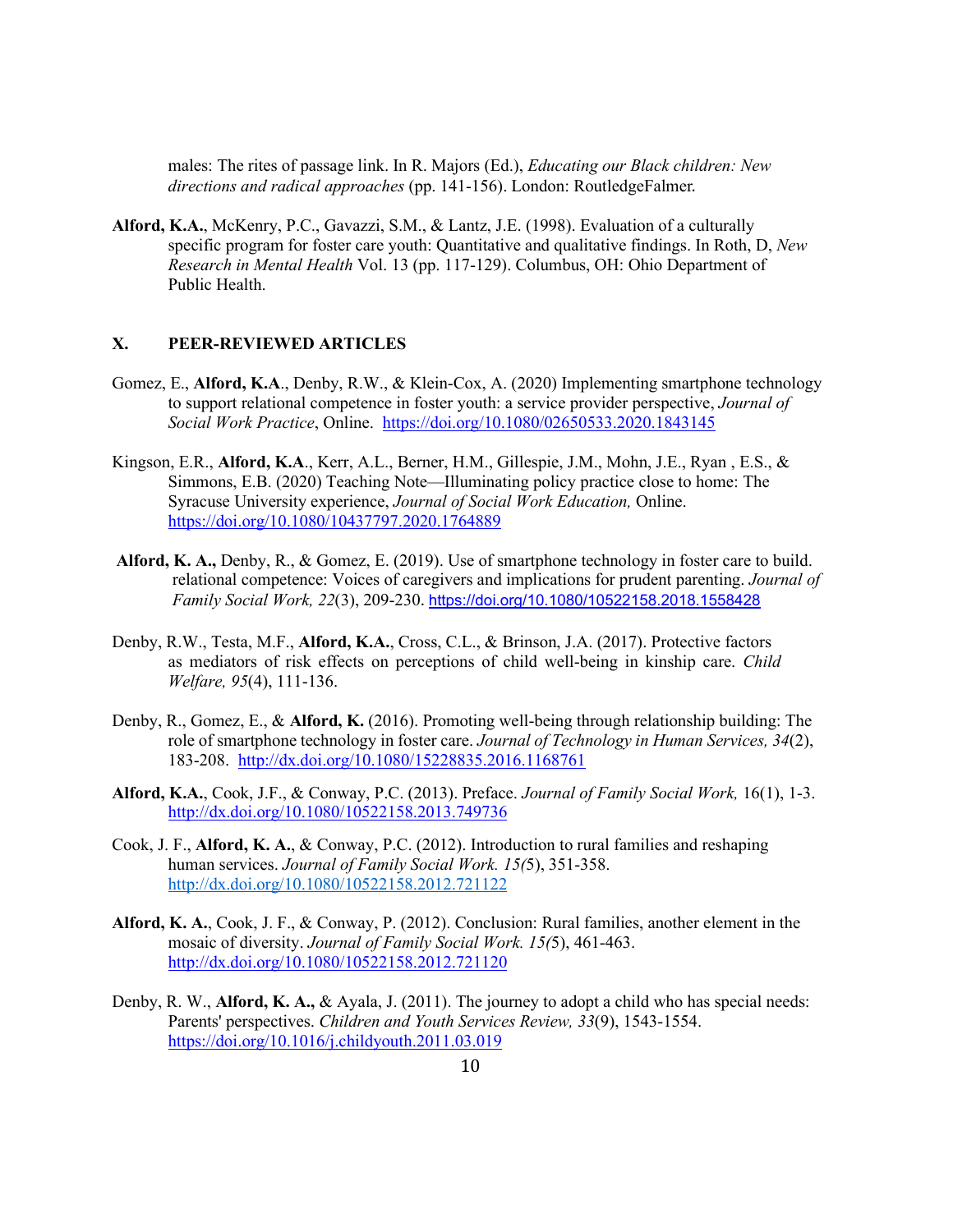- **Alford, K.** (2003). Cultural themes in rites of passage: Voices of young African American males. *Journal of African American Studies*, 7(1), 3-26. [http://www.jstor.org/stable/41819008.](http://www.jstor.org/stable/41819008)
- Denby, R., **Alford, K.**, & Curtis, C. (2003). Targeting special populations for family preservation: The influence of worker competence and organizational culture *Journal of Family Strengths*. 7(1), 19-41. <http://digitalcommons.library.tmc.edu/jfs/vol7/iss1/5>
- Lantz, J., & **Alford, K.A.** (2003). Heidegger's death imagery in short-term existential psychotherapy. *Journal of Brief Therapy. 3*(1), 59 – 67.
- **Alford, K.A.,** & Lantz, J. (2002). Existential crisis intervention. *Journal of Brief Therapy*. *2*(1), 43-51.
- Denby, R.W., Curtis, C.M., & **Alford, K.A.** (1998). Family preservation services and special populations: The invisible target. *Families in Society: The Journal of Contemporary Human Services, 79* (1), 3-14.<http://dx.doi.org/10.1606/1044-3894.1801>
- McKenry, P.C., Kim, H. K., Bedell, T., **Alford, K.A.,** & Gavazzi, S.M. (1997). An Africentric rites of passage program for adolescent males. *Journal of African American Men, 3*(2), 7-20. <https://doi.org/10.1007/s12111-997-1013-z>
- Gavazzi, S.M., **Alford, K.A.,** & McKenry, P.C. (1996). Culturally specific programs for foster care youth: The sample case of an African American rites of passage program. *Family Relations, 45*(2), 166-174. <http://www.jstor.org/stable/585287>
- Denby, R.W., & **Alford, K.A.** (1996). Understanding African American discipline styles: Suggestions for effective social work intervention. *Journal of Multicultural Social Work, 4*(3), 81-98. [http://dx.doi.org/10.1300/J285v04n03\\_06](http://dx.doi.org/10.1300/J285v04n03_06)
- Lantz, J., & **Alford, K.A.** (1995). Existential family treatment with an urban-Appalachian adolescent. *Journal of Family Psychotherapy, 6*(4), 15-27. [http://dx.doi.org/10.1300/j085V06N04\\_02](http://dx.doi.org/10.1300/j085V06N04_02)
- Lantz, J., & **Alford, K.A.** (1995). Art in existential psychotherapy with couples and families. *Contemporary Family Therapy, 17*(3), 331-342. [http://dx.doi.org/10.1007/BF02252670](http://psycnet.apa.org/doi/10.1007/BF02252670)

## **XI. PUBLISHED BOOK REVIEWS**

- **Alford, K.A.** (2016). [Book Review: *Our Black sons matter,* Edited by George Yankee, Maria del Guadalupe Davidson, and Susan Hadley]. *Journal of Race and Policy, 12*(1), 122-123.
- **Alford, K.A.** (2009). [Book Review: *Cross cultural practice: Social work with diverse populations,*  by Karen Harper-Dolton and Jim Lantz]. *Best Practices in Mental Health: An International Journal, 5*(1), 90-92.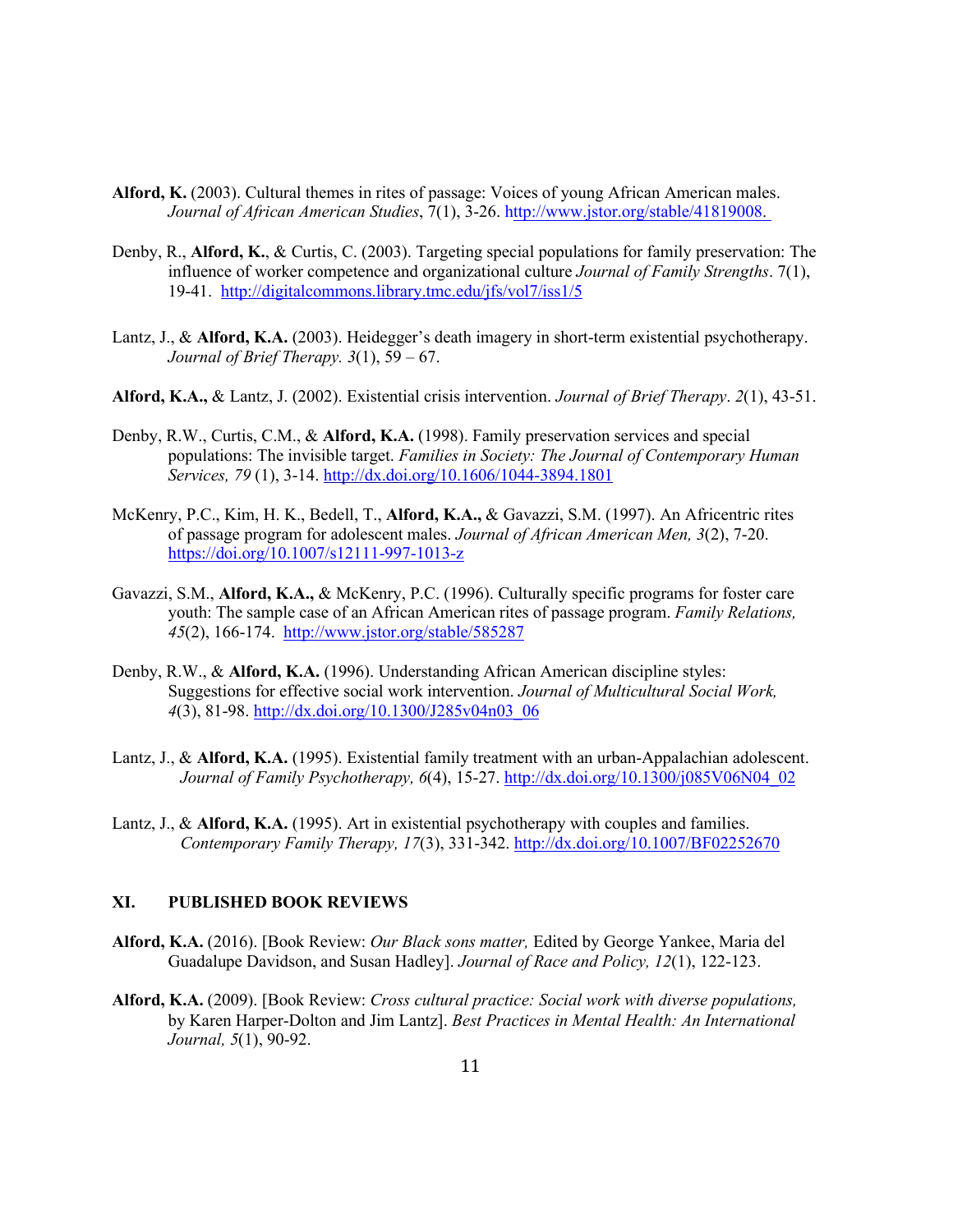- **Alford, K.A.** (2007). [Book Review: *Mentoring young men of color: Meeting the needs of African American and Latino students,* by Horace R. Hall. Lanham]. *Journal of Ethnic and Cultural Diversity in Social Work, 16*(1/2), 196.
- **Alford, K.A.** (2003). [Book Review: *Contemporary ethnic families in the United States: Characteristics, variations, and dynamics*, Edited by Nikole V. Enormities]. *Journal of Ethnic and Cultural Diversity in Social Work, 12*(1), 113-115.
- **Alford, K.A.** (1999). [Book Review: *Mental health in Black America*, Edited by Harold W. Neighbors & James S. Jackson]. *Journal of Multicultural Social Work, 7(3/4),* 171-173.
- **Alford, K.A.** (1997). [Book Review: *Assessing and treating culturally diverse clients: A practical guide,* by Freddie A. Antigua]. *Journal of Multicultural Social Work, 6*(1/2), 157-160.

## **XII. PUBLISHED CONFERENCE PROCEEDINGS**

- Alestalo, S., **Alford, K.A.**, Cutler, D., Bhatia, S. and Ruhlandt-Senge, K. (2011). Engaging male faculty in creating equity for female STEM faculty in academia. *Conference proceedings from the WEPAN 2011 Conference, Advancing Women: Transforming Engineering Education*. Denver, CO: Women Engineering Proactive Network.
- Denby, R. W., Curtis, C.M. & **Alford, K. A.** (1997). African American children and family preservation services: What will the future hold? *Conference Proceedings of the National Black Family Summit - The Black Family: Our Children are Our Future*, Myrtle Beach, SC: Institute of the Black World.
- **Alford, K.A.**, & Denby, R.W. (1994). Sparing the rod: Reconsidering traditional discipline styles in African American families. *Conference Proceedings of the National Black Family Summit,*  Charleston, SC: Institute of the Black World.

## **XIII. NEWSLETTERS, MAGAZINES, ISSUE BRIEFS, EDITORIALS, PATENTS, AND OTHER MEDIA**

**Alford, K.,** Denby, R., & Gomez, E. (2019). Emphasizing relational Competence in mentoring programs: Making a positive difference for youth in foster care. *Children's Voice, Child Welfare League of America,* 28(1), 36 - 38.

Kingson, E. R., **Alford, K.A.,** Kerr, A.L. (2018, December 8). Syracuse University SSW hosts legislative policy symposium on homelessness. [weblog comment]. Retrieved from: [https://nationalcenterforexcellenceinhomelessservices.wordpress.com/2018/12/08/%2](https://nationalcenterforexcellenceinhomelessservices.wordpress.com/2018/12/08/%20syracuse-university-ssw-hosts-legislative-policy-symposium-on-homelessness/) [0syracuse-university-ssw-hosts-legislative-policy-symposium-on-homelessness/](https://nationalcenterforexcellenceinhomelessservices.wordpress.com/2018/12/08/%20syracuse-university-ssw-hosts-legislative-policy-symposium-on-homelessness/)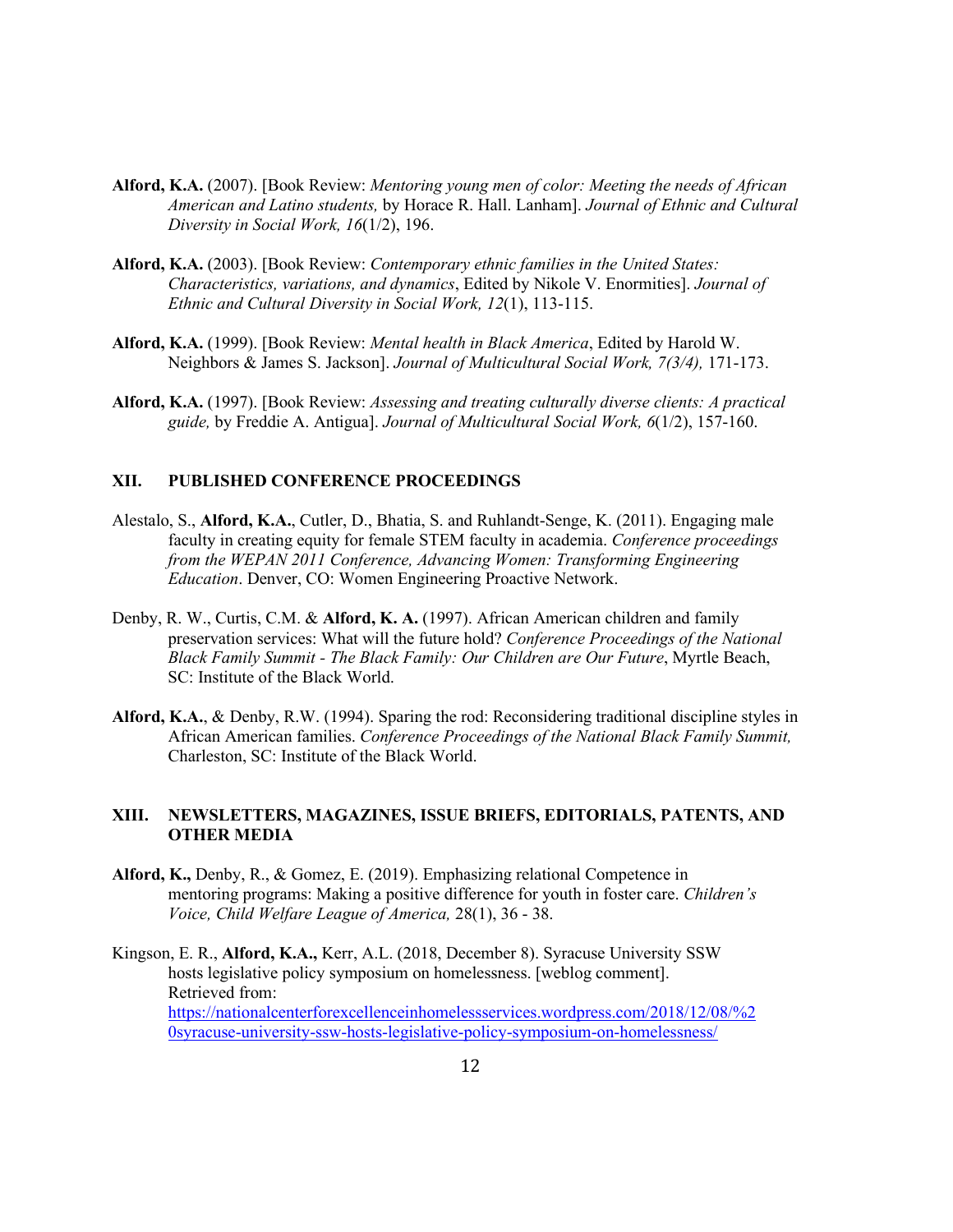- Denby, R., Gomez, E., & **Alford, K.** (2018). Foster youths' experiences with grief and loss: Facilitating well-being and reconciliation using the 3-5-7 Model™. *Children's Voice, Child Welfare League of America, 27*(1), 28 - 29.
- Gomez, E., Denby, R. & **Alford, K.** (2017, Summer/Fall). Addressing the needs of pregnant and parenting foster youths: A focus on relational competence and well-being. *Children's Voice, Child Welfare League of America, 26*(2), 10 - 12.
- Denby, R., Tudor, J., Henry, D., Wolfe, S., Gomez, E., & **Alford, K.** (2017, July). Implementation science and fidelity measurement: Using the 3-5-7 Model with foster youth. *Social Service Series No. 7. Las Vegas: The Lincy Institute at the University of Nevada Las Vegas.*
- **Alford, K.A.** (2017, January 26). Appreciating diversity and inclusion. *The Post-Standard* [http://www.syracuse.com/living/index.ssf/2017/01/cny\\_inspirations\\_appreciating\\_diversity\\_a](http://www.syracuse.com/living/index.ssf/2017/01/cny_inspirations_appreciating_diversity_and_inclusion.html) [nd\\_inclusion.html](http://www.syracuse.com/living/index.ssf/2017/01/cny_inspirations_appreciating_diversity_and_inclusion.html)
- **Alford, K.A.** (2017, January 24). Giving hope a chance. *The Post-Standard* [http://www.syracuse.com/living/index.ssf/2017/01/cny\\_inpirations\\_giving\\_hope\\_a\\_chance.html](http://www.syracuse.com/living/index.ssf/2017/01/cny_inpirations_giving_hope_a_chance.html)
- **Alford, K.A.** (2017, January 22). Valuing humanity. *The Post-Standard.* [http://www.syracuse.com/living/index.ssf/2017/01/cny\\_inspirations\\_valuing\\_humanity.html](http://www.syracuse.com/living/index.ssf/2017/01/cny_inspirations_valuing_humanity.html)
- **Alford, K.A.** (2016, June 25). Another mile to go. *The Post-Standard.* <http://s.syracuse.com/sig7maR>
- **Alford, K.A.** (2015, August). A positive new beginning: Reflections on race and history. *InterFaith Works Newsletter, 15*(3), 2.
- **Alford, K.A.** (2015, February 14). Name your melody. *The Post-Standard.* <http://s.syracuse.com/uD8sGLl>
- **Alford, K.A.** (2015, February 13). Exploring the written word. *The Post-Standard.* <http://s.syracuse.com/Wd3IzrC>
- **Alford, K.A.** (2015, February 11). Unique opportunities bearing gifts. *The Post-Standard.* <http://s.syracuse.com/wmdxZyb>
- **Alford, K.A.** (2015, February 12). Notable contributions. *The Post-Standard.* <http://s.syracuse.com/80Dn2J>
- **Alford, K.A.** (2015, February 10). A woman of modest means. *The Post-Standard.* <http://s.syracuse.com/qLPp6FP>
- **Alford, K.A.** (2015, February 09). Will you answer? *The Post-Standard.* <http://s.syracuse.com/SrJHyQE>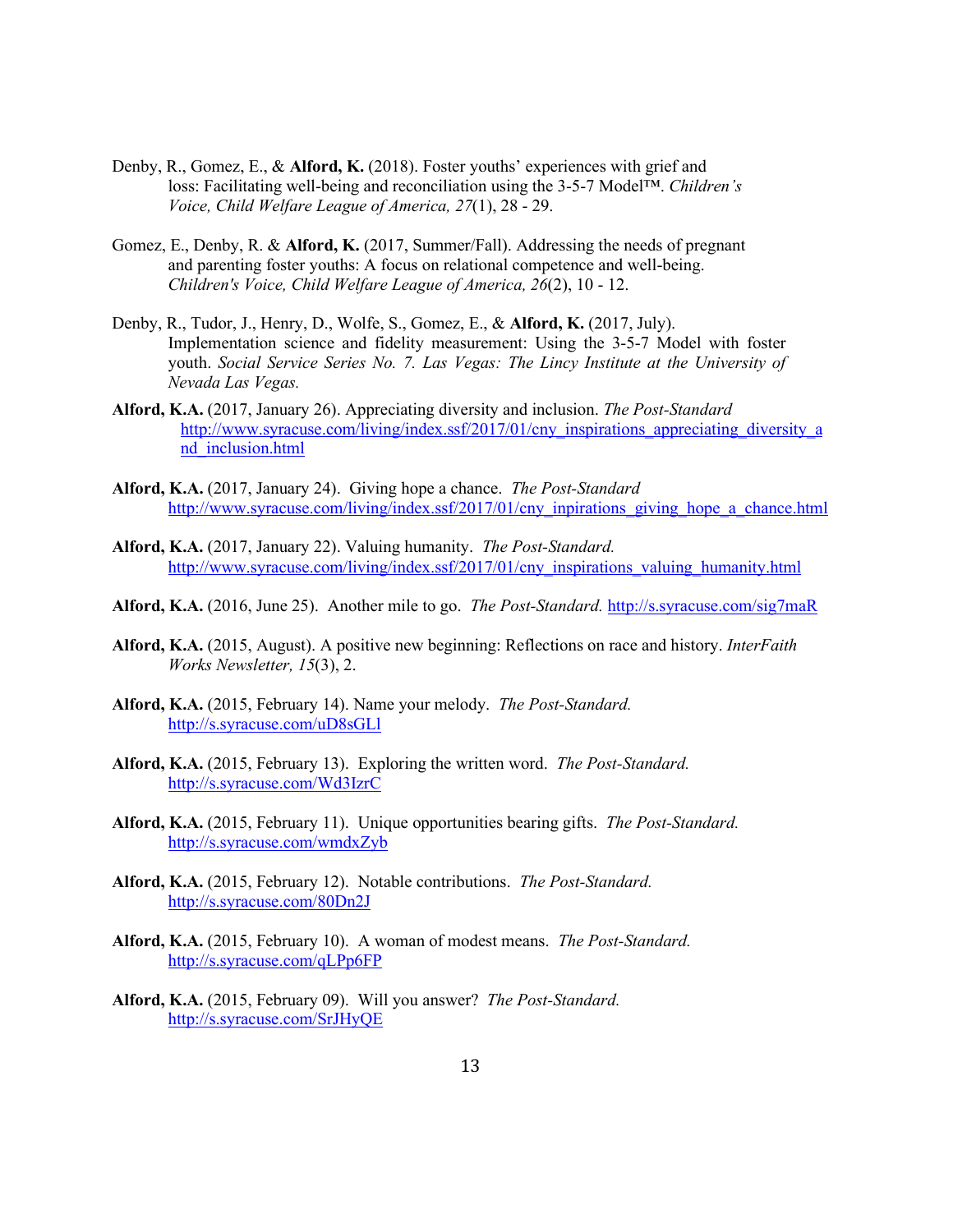- **Alford, K.A.** (2015, February 08). Moments in time make history. *The Post-Standard.* <http://s.syracuse.com/iXTOgEi>
- Denby, R., Gomez, E., & **Alford, K.** (2015, July). Becoming "smart" about relationship building: Foster care youths and the use of technology. *Social Service Series No. 3. Las Vegas: The Lincy Institute at the University Nevada Las Vegas*.
- **Alford, K.A.** (2014, February 22). Remembrances. *The Post-Standard.* <http://s.syracuse.com/y1uxWgM>
- **Alford, K.A.** (2014, February 21). Building on our strengths. *The Post-Standard.*  [http://www.syracuse.com/living/index.ssf/2014/02/daily\\_inspiration\\_building\\_on.html](http://www.syracuse.com/living/index.ssf/2014/02/daily_inspiration_building_on.html)
- **Alford, K.A.** (2014, February 20). Listening to our stories. *The Post-Standard.*  [http://www.syracuse.com/living/index.ssf/2014/02/daily\\_inspiration\\_listening\\_to.html](http://www.syracuse.com/living/index.ssf/2014/02/daily_inspiration_listening_to.html)
- **Alford, K.A.** (2014, February 19). Mark noteworthy moments. *The Post-Standard.* <http://s.syracuse.com/CVSS8Ui>
- **Alford, K.A.** (2014, February 18). Unsteady footing. *The Post-Standard.* <http://s.syracuse.com/ocOwV6H>
- **Alford, K.A.** (2014, February 17). Giving back. *The Post-Standard.* <http://s.syracuse.com/SPpebAF>
- **Alford, K.A.** (2014, February 16). Multicultural coexistence. *The Post-Standard.* <http://s.syracuse.com/CHjvJ4W>
- Smith, C.J., deLara, T. (Co-Chairs), Caldwell, P., **Alford, K. A**., Miller, P., Watson, D, & Fanelli, J. (2009). Task force report on interdepartmental collaboration: Marriage and family therapy and social work, *College of Human Ecology, Syracuse University*.
- **Alford, K.A.**, Mudrick, N.R., & Alestalo, S. (2008). Promoting child welfare: Training professionals to support healthy marriages, relationships, and families (Resources for human service practitioners and educators). *[CD ROM]. Syracuse, NY: Syracuse University School of Social Work.*
- **Alford, K.A.** (Spring 2003). Giving back our gifts. *Syracuse University Magazine, 20*(1), 18.
- **Alford, K.A.**, Lawyer, J., Deuel, N., Buck, M., Douglas, A., Fragola, J., Goldfarb, K., Harper, B., Lane, H., Melvin, J., O'Donnell, Resti, C., de Vergara, M., Tifft, K., Trento, S., Toscano, D., Wolken, R., Young, T., & DMCandy Consulting Group. (2001). Educational enhancement through school/community collaboration. *The Rosamond Gifford Community Exchange Forum on Education Monograph No. 1*. Syracuse, NY: Syracuse University, College of Human Services and Health Professions, School of Social Work.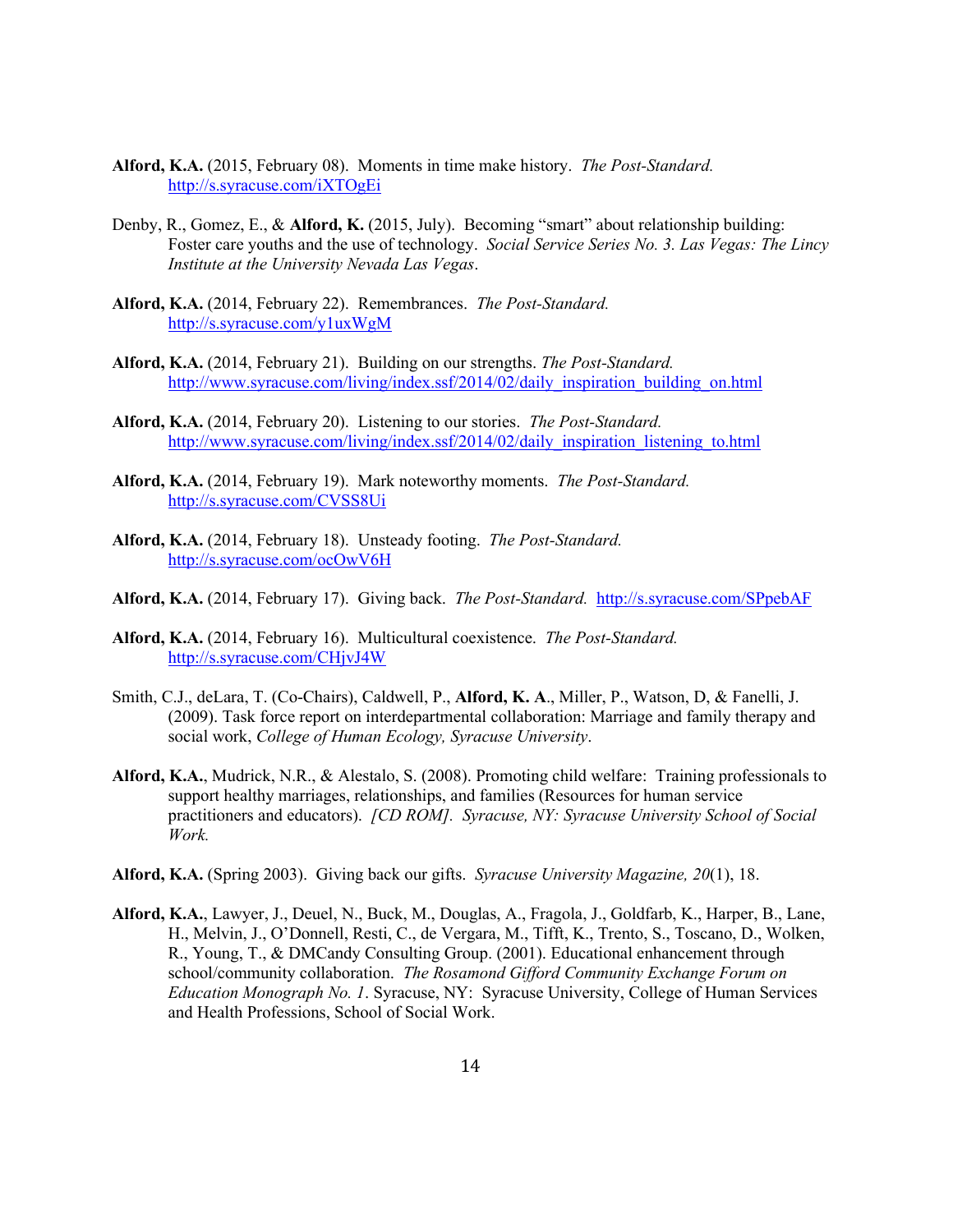- **Alford, K.A.** (1998). Multicultural realities: A prescription for positive coexistence. *Open Eyes, Open Minds, Shades of Us: University of Minnesota Community Guide for Students of Color, 2,* 171- 181.
- **Alford, K**., Mayberry, T., Woodard, L. J. (1997). *Patent No. TXu000778283 IS-ABC: Intervention services-activity based costing.* Location: Library of Congress, US.
- **Alford, K.A.,** (1994, September). Making the RITE decision. *Knock, Knock: A Coming Together,* 3 & 13.
- **Alford, K. A.** (2019, July 4)**.** It is better to encourage, *The Post Standard*. <https://www.syracuse.com/living/2019/07/cny-inspirations-it-is-better-to-encourage.html>
- **Alford, K. A.** (2019, June 30). Making a positive difference, *The Post Standard*. <https://www.syracuse.com/living/2019/06/cny-inspirations-making-a-positive-difference.html>
- **Alford, K. A.** (2019, July 2). Being a civic crusader, *The Post Standard*. <https://www.syracuse.com/living/2019/07/cny-inspirations-being-a-civic-crusader.html>

## **XIV. ACCEPTED FOR PUBLICATION**

- Willner, P., & **Alford, K. A.,** Using dialogue to address police and community relations: A note from the field, *Journal of Public Deliberation.*
- **Alford, K. A.,** Supporting cultural development of young African American males through rites of passage programming, *Children's Voice, Child Welfare League of America.*

### **XV. CONFERENCES, SYMPOSIA, AND SEMINAR PRESENTATIONS**

- Mangram, J., Gorham, B., Hedges, C., & **Alford, K. A.** (2019, June). Building inclusivity at a university after a "hot moment" reveals structural concerns. *Presented at the Nineteen International Conference on Diversity in Organizations, Communities, and Nations,* Patras, Greece.
- **Alford, K. A.** (2019, April). Diversity leadership and community engagement. *Presented at the Syracuse University 2019 LEAD Summit,* Syracuse, NY.
- Denby-Brinson, R. W, Henry, D., Wolfe, S, **Alford, K. A.,** & Gomez, E. (2018, April). Using the 3-5-7 model to improve child well-being: fidelity and implementation management. *Presented at the Child Welfare League of America Annual Conference,* Washington, DC.
- Denby-Brinson, R., Langston, E., & **Alford, K.** (2017, October). Career advancement in mental and behavioral health research. *Presented at the Council on Social Work*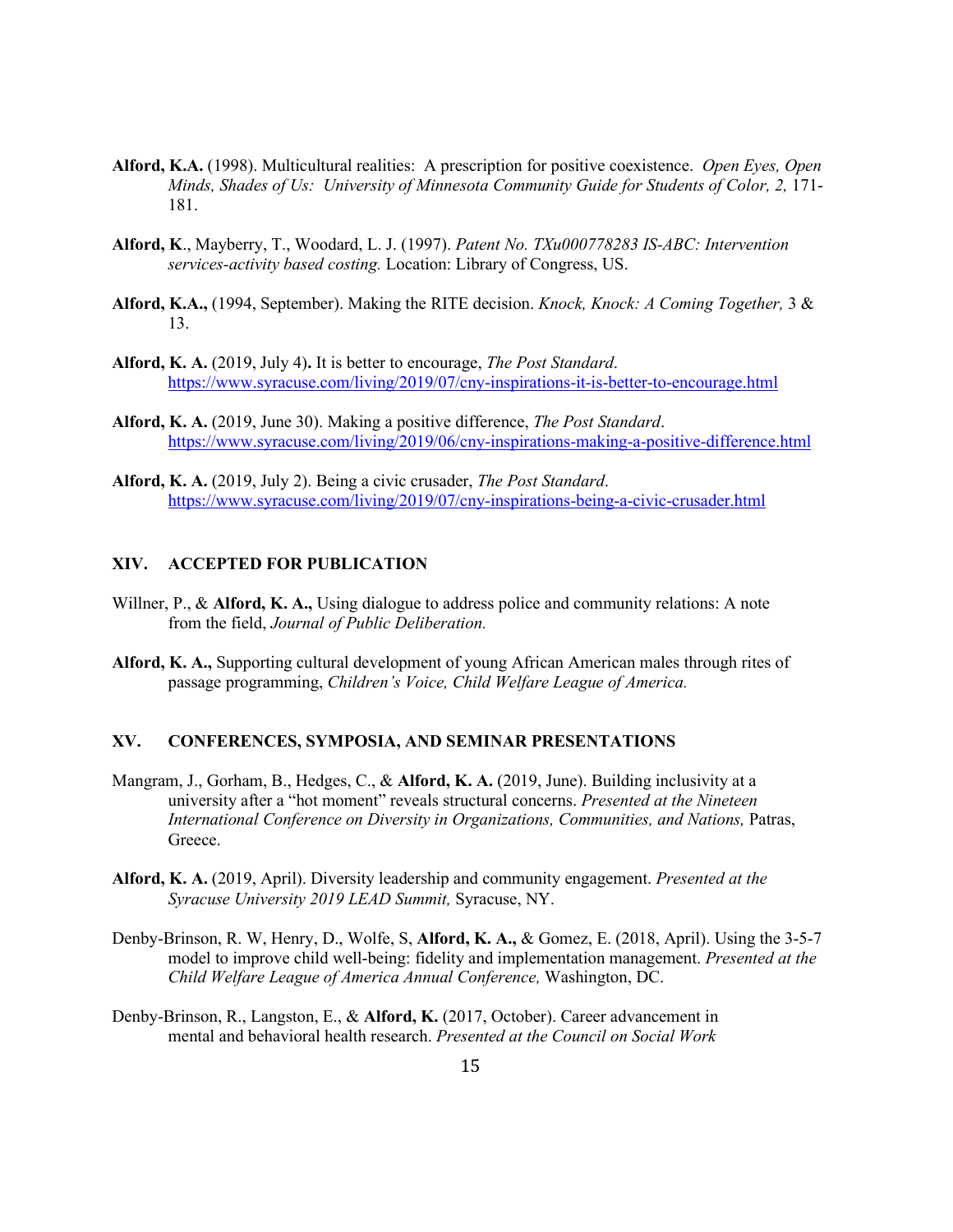*Education 2017 Annual Program Meeting,* Dallas, TX.

- **Alford, K.A.** & Eatman, T.K. (2017, October). Black male student retention at predominantly White universities: A call for renewed efforts. *Presented at the 6th Annual International Colloquium on Black Males in Education*, Toronto, Ontario.
- Latham, M., Denby-Brinson, R. & Gomez, E. (2017, June). Building connections: Mentoring foster youth. In **K.A. Alford (Moderator)**. *Presented at the Child Welfare League of America DREAMR Webinar Series, Washington, DC (national broadcast).*
- Hill, M.L., Bybee, K.J., Callisto, T., Gonzalez, B., Jealous, B.T., & West, J.S. (2016, September). Exploring race, justice, violence, and police in 21st century America. In **K.A. Alford (Moderator)**. *Presented at the panel discussion at the Fall 2016 Symposium on Race and Our Communities,* Syracuse, NY.
- Haddix, M., & Lawton, I. (2015, November). Education panel. In **K.A. Alford (Moderator)**. *Presented at the panel discussion at the Syracuse University National Association for the Advancement of Colored People (NAACP Student Chapter) Conference,* Syracuse, NY.
- **Alford, K.A.** & Eatman, T.K. (2015, October). Retention of Black males through cultural engagement at predominantly White universities. *Presented at the 4th Annual International Colloquium on Black Males in Education*, Kingston, Jamaica.
- **Alford, K.A.**, Denby-Brinson, R. W., Logan, S. L. M., & DeLoach-McCutcheon, K. P. (2015, October). The Moynihan Report: Lessons learned 50 years later. *Presented at the Council on Social Work Education 2015 Annual Program Meeting*, Denver, CO.
- Logan, S. L. M, DeLoach-McCutcheon, K. P., **Alford, K.A.**, Denby-Brinson, R. W. (2015, October). Deconstructing the politics of difference: Building curriculum about black. *Presented at the Council on Social Work Education 2015 Annual Program Meeting*, Denver, CO.
- Alas, D., Dixie, W., NaPier, E., & Reed, D. (2015, March). Civil rights moving forward. In **K.A. Alford (Moderator)**, *Presented at the panel presentation at the exhibition—Selma to Montgomery at 50: The Civil Rights Photographs of Matt Heron,* Art Rage Gallery, Syracuse, NY.
- Logan, S. L. M, Denby-Brinson, R. W., **Alford, K. A.**, & DeLoach-McCutcheon, K. P. (2014, October). The politics of difference and the disintegration of families in Black America. *Presented at the Council on Social Work Education 2014 Annual Program Meeting*, Tampa, FL.
- **Alford, K.A.** (2014, March). Rehumanizing loss for children and families. *Presented at the Community in Trauma: The Impact on Children and Families Conference*, Syracuse, NY.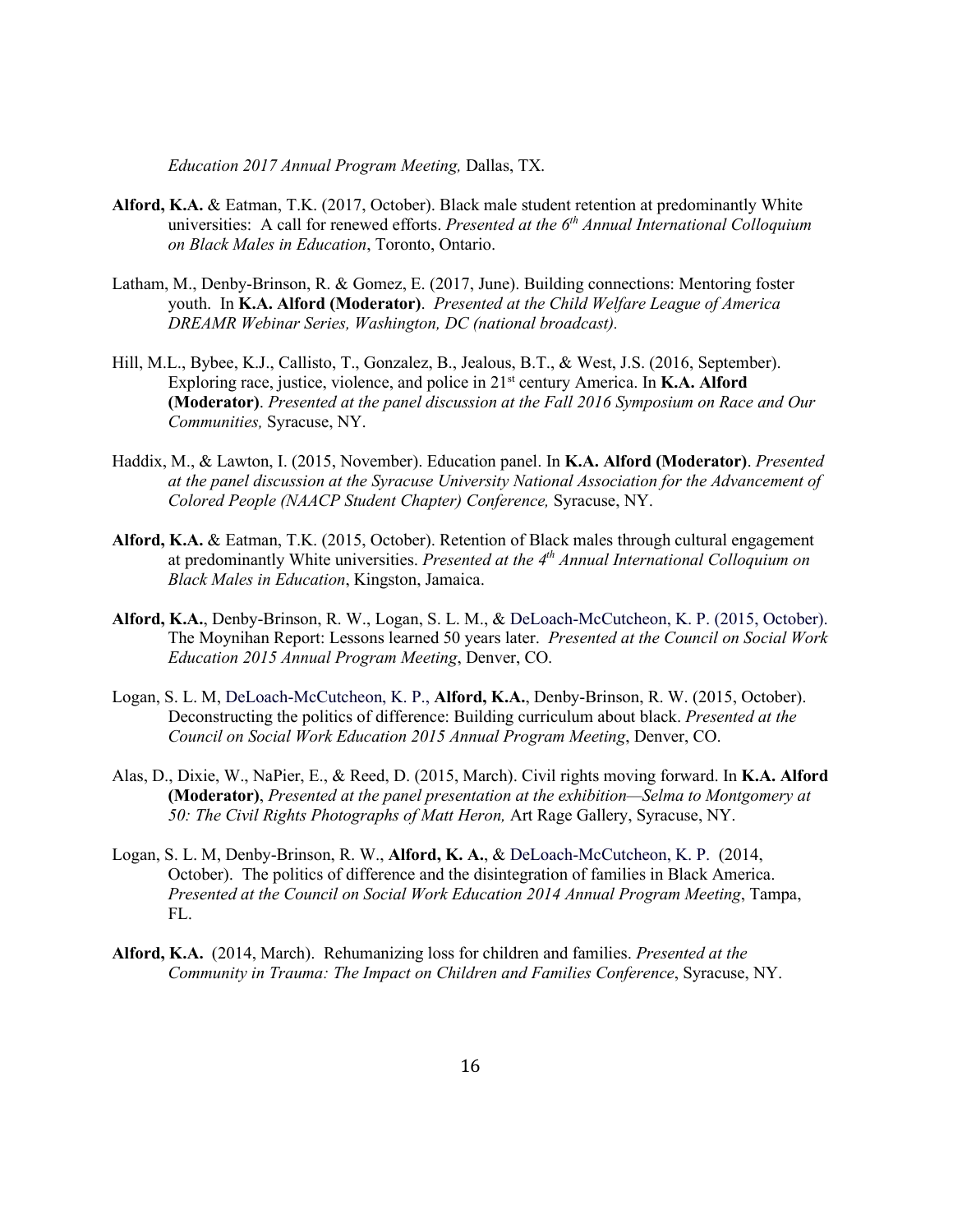- Denby-Brinson, R. & **Alford, K.A.** (2013, November). Supporting kinship caregivers: Implications for social work curriculum and practice. *Presented at the 59th Annual Program Meeting of the Council on Social Work Education*, Dallas, TX.
- Denby-Brinson, R. & **Alford, K.A.** (2012, April). Engaging and supporting kinship caregivers: An effective peer-to-peer approach. *Presented at the 18th National Conference on Child Abuse & Neglect,* Washington, DC.
- Denby-Brinson, R. & **Alford, K.A.** (2012, February). Collaborations that support kinship caring. *Presented at the Child Welfare League of America*, Washington, DC.
- **Alford, K.A.** (2011, October).Thriving couples, thriving kids: Promoting healthy relationships to improve the well-being of children with disabilities and their families. *Presented at the Cerebral Palsy Association of New York State Annual Conference*, Saratoga Springs, NY.
- **Alford, K.A.,** Fowler, F., Muhamad, A.A., Rodriguez, D., & Mangram, J. (2011, September). Saving our Black and Latino boys. *Panelist at the Coming Back Together Education Forum*, Syracuse, NY.
- **Alford, K.A.** (2011, March). Thriving couples, thriving kids: Promoting healthy relationships to improve the well-being of children with disabilities and their families. *Presented at the Enable Seminar Series*, Liverpool, NY.
- **Alford, K.A.,** Smith, C.J., Miller, P., & Alestalo, S.W. (2008, September).For the sake of children: Assessing & building healthy couple relationships and in their own words, child welfare workers talk about the need for relationship education. *Presented at the School of Professional Psychology at Forest Institute,* Springfield, MO.
- **Alford, K.A.** (2008, June). Adolescent development: The social, psychological & cultural strengths & challenges. *Presented at the 2nd Quarter Professional Development Training*, Syracuse, NY.
- James, H. & Simmons, K.B. (2008, February). Take charge of your health: The journey continues. In **K.A. Alford (Moderator)**, *Men's health seminar presented by the College of Human Ecology in partnership with The Prostate Cancer Education Council of Central New York, The Pastors' Health Council, and State University of New York Upstate Medical University*, Syracuse, NY.
- **Alford, K.A.** (2006, November). Working with the non-offending, but offensive caregiver. *Presented at the Safe Shores Conference: Can You Hear Me Now? Communicating Effectively as a Multidisciplinary Team,* Washington, DC.
- **Alford, K.A.,** Smith, C.J., Ramsey, S., Malard, K., Gualtier, M. & Monahan, B. (2005, November). Exploring strengths and challenges of open adoption in the black community. *Presented at the A Child Is Waiting: One Church – One Child Has an Answer Conference*, Syracuse, NY.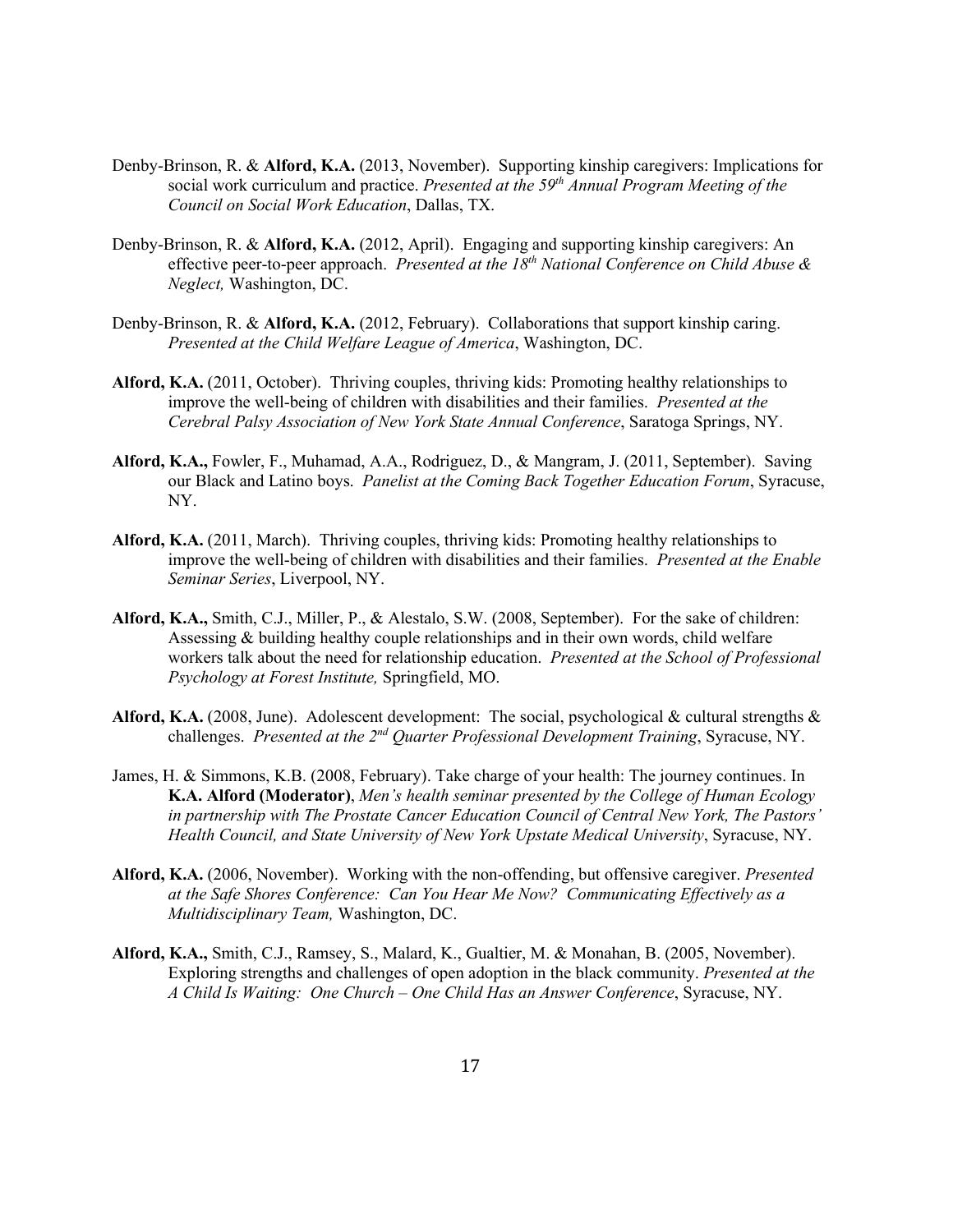- Lawrence, C., **Alford, K.A.,** & Mudrick, N. (2005, February). Child welfare and marriage: Conceptual challenges for social work education and practice. *Presented at the Council on Social Work Education Annual Program Meeting*, New York, NY.
- **Alford, K.A.** (2004, September). African American discipline styles: Parents' voices. *Presented at the Dialogue for Parents and Service Providers sponsored by Violence Intervention & Prevention Program (VIPP) and Children and Youth Committee of the Syracuse Area Domestic Violence Coalition*, Syracuse, NY.
- **Alford, K.A.** (2004, May). Contemporary rites of passage for adolescent African American males: Existential implications. *Presented at the Jim Lantz Symposium*, The Ohio State University College of Social Work, Columbus, OH.
- **Alford, K.A.** (2004, April). Rites of passage programming for adolescent African American males. *Presented at the Piecing it all Together, 1st Annual Training Conference sponsored by P.E.A.C.E. Inc.*, Syracuse, NY.
- **Alford, K.A.,** Bradley, C.R., & Hardy, K.V. (2003, September). Reaching out with interventions for African American youth. *Presented at Continuing Education, College of Human Services and Health Professions*, Syracuse University, Syracuse, NY.
- Curtis, C., Denby, R.W., & **Alford, K.A.** (2002, October). Training child protective service workers for competent intervention with African American families: Lessons learned. *Presented at the 32nd Annual Conference of the National Black Child Development Institute*, Atlanta, GA.
- Denby, R. W., & Curtis, C., & **Alford, K. A.** (2002, October). Improving family preservation outcomes for special populations: Worker competence and organizational culture. *Presented at the Annual Conference of the National Black Child Development Institute*, Washington, DC.
- **Alford, K.A.,** Park, T., Winkert, S., Collier, S., & Bonzi S. (2002, February). How faculty cope with stress. *Panelist at the Gateway Focus on Teaching Luncheon Series*, Syracuse University Syracuse, NY.
- **Alford, K.A.,** Edwards, J., & Holstein, C. (2001, September). Collaboration: What can we do together that no one group can do alone? *Panelist at Tomorrow's Neighborhoods Today (TNT) Neighborhood Summit*. Syracuse, NY.
- **Alford, K.A.,** & Denby, R.W. (2001, March). Recruitment and retention of therapeutic foster homes: Shall we keep the faith? *Presented at The National Black Family Summit*, Myrtle Beach, SC.
- **Alford, K.A.,** & Denby, R.W. (2000, November). Assessment of co-occurring conditions: Innovations in family-centered services. *Presented at the National Association of Social Workers' Strategies to Succeed in the New Market Economy—Social Work 2000*, Baltimore, MD.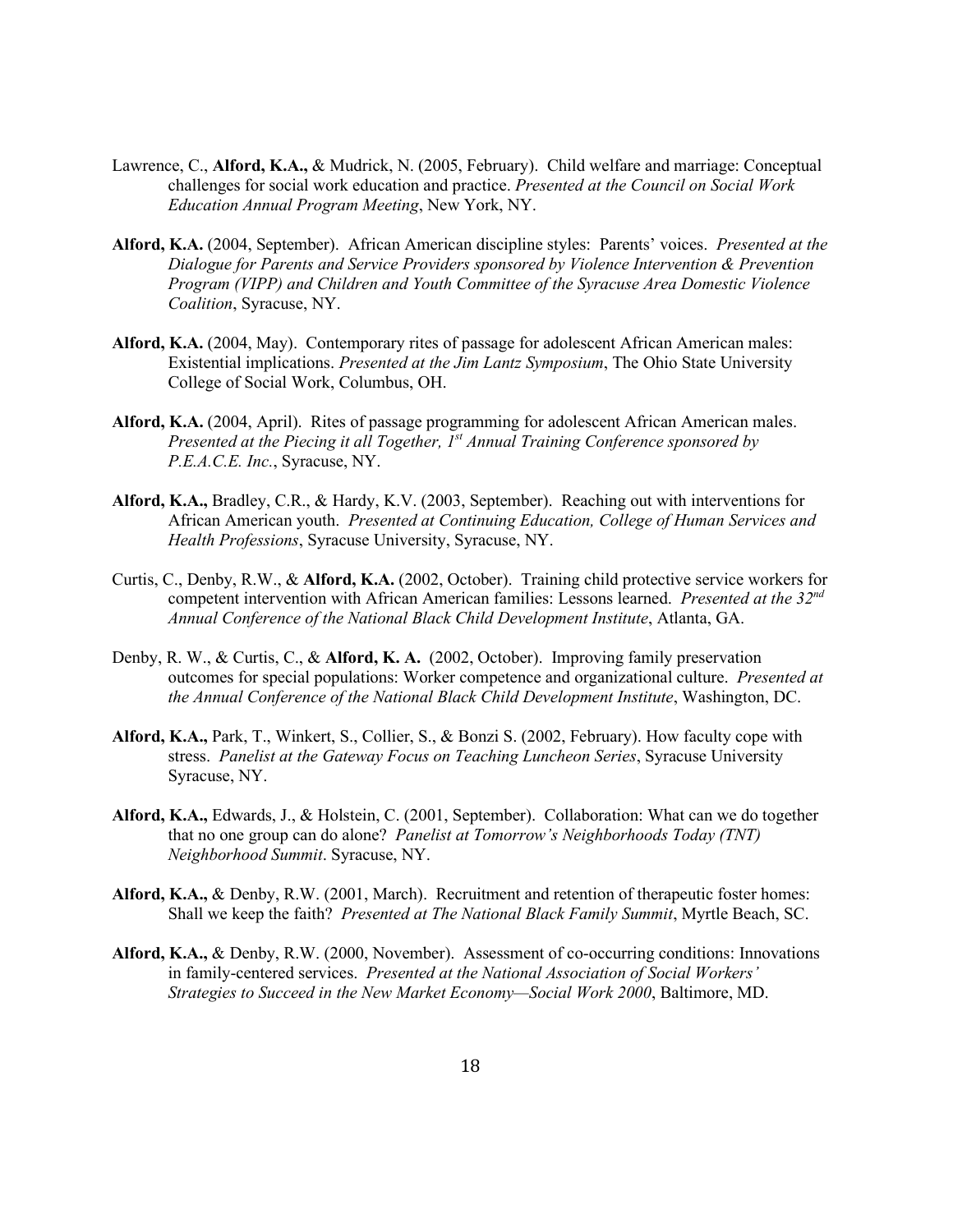- Denby, R. W., & **Alford, K. A.** (2000, November). Double jeopardy: Family-centered interventions in child welfare and mental health difficulties. *Presented at the Fourteenth Annual Empowering Families Conference*, New Orleans, LA.
- **Alford, K.A.** (1999, April). The distress of violent death: Helping a school community cope. *Presented at the Adolescent Years: Crisis and Opportunity Conference. Syracuse University School of Social Work Continuing Education Series*, Syracuse, NY.
- **Alford, K.A.** (1999, April). Illuminating the voices of African American parents on child discipline: Implications for social work practitioners. *Presented at the Fourth Annual Alliance Conference in Conjunction with the Sexual Abuse Study and Treatment Team on Child Abuse*, Liverpool, NY.
- Denby, R.W., **Alford, K.A.,** & Curtis, C. (1999, January). Improving family preservation services by targeting special populations: Important lessons from front-line workers. *Presented at the Third Annual Conference for the Society for Social Work Research*, Austin, TX.
- **Alford, K.A.,** & Denby, R.W. (1998, November). Therapeutic foster care: Engaging African American foster parents through paraprofessional recognition*. Presented at the Twelfth National Conference on Child Abuse and Neglect*, Cincinnati, OH.
- **Alford, K.A.,** & Yellow Horse Brave Heart, M. (1998, March). Faculty mentoring 101. *Presented at the Council on Social Work Education 44th Annual Program Meeting,* Orlando, FL.
- **Alford, K.A.** (1998, March). Workplace grief management. *Presented at the Domestic Violence Education & Research Institute and The Yenawine Institute*, Syracuse, NY.
- **Alford, K.A.** (1997, October). Culturally specific assessment and intervention: An exploratory study of African American discipline styles. *Presented at the National Association of Black Social Workers, Incorporated*, Syracuse, NY.
- **Alford, K.A.,** Hutchinson, R.M., & Brewer, R. (1997, June). Reaching students of color: The production of a multicultural resource compendium. *Presented at the National Conference on Race and Ethnicity in American Higher Education*, Orlando, FL.
- **Alford, K.A.,** & Smith, C.J. (1997, September). The cord that binds: Certifying and retaining African American foster families. *Presented at the National Staff Development and Training Association Tenth Anniversary Conference*, Washington, DC.
- Denby, R.W., Curtis, C.M., & **Alford, K.A.** (1997, March). African American children and family preservation services: What will the future hold? *Presented at the National Black Family Summit,* Myrtle Beach, SC.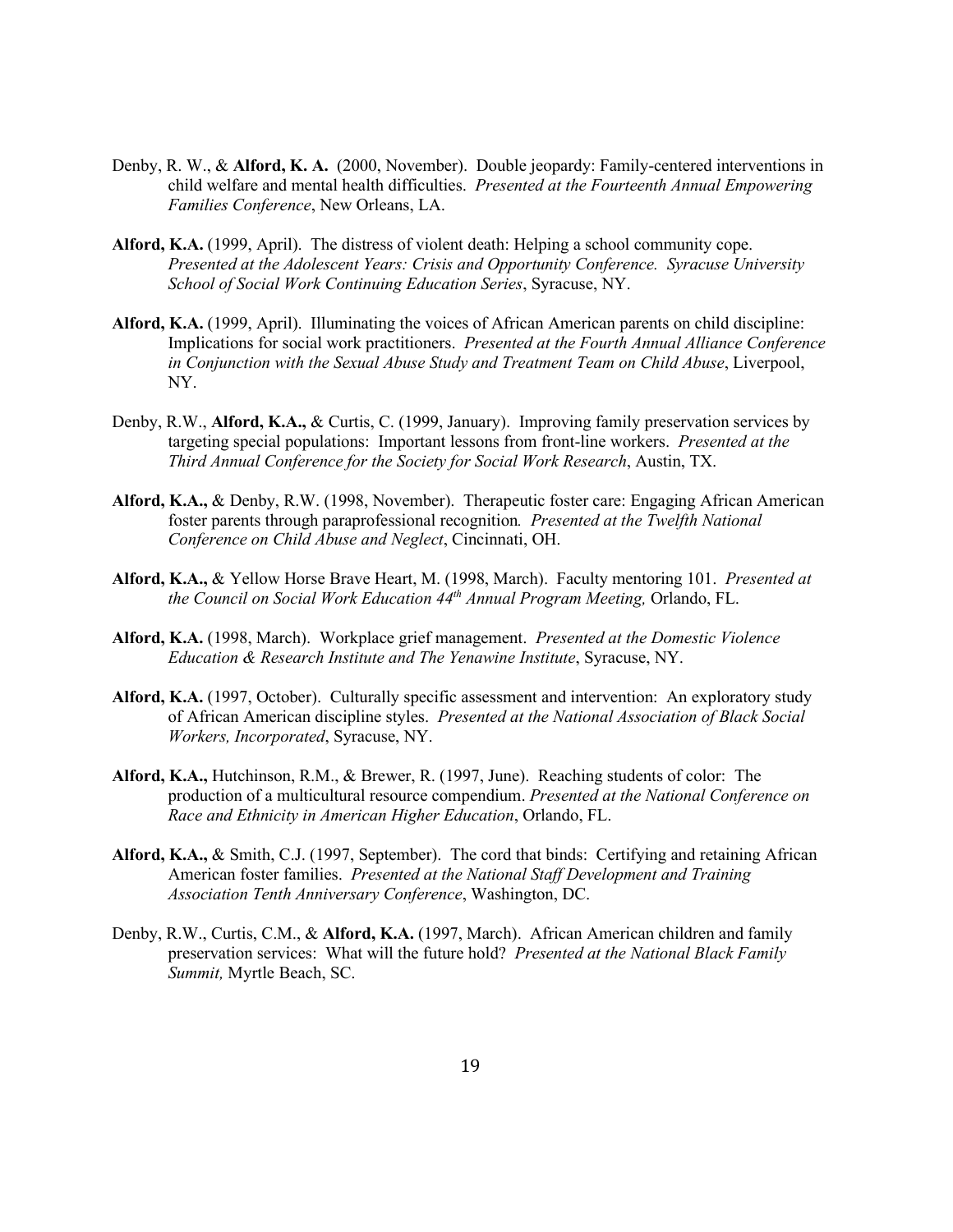- Denby, R.W., & **Alford, K.A.** (1996, September). Considering new directions in family preservation services: A multiple-service layer approach. *Presented at the Eleventh National Conference on Child Abuse and Neglect*, Washington, DC.
- Denby, R.W., & **Alford, K.A.** (1996, April). Family preservation program reform: An African American model. *Presented at The National Black Family Summit*, Hilton Head, SC.
- Denby, R.W., & **Alford, K.A.** (1995, October). Special populations and family preservation: Strengthening our commitment and meeting needs. *Presented at the National Association of Social Workers' Meeting of the Profession*, Philadelphia, PA.
- Denby, R.W., & **Alford, K.A.** (1995, March). Systematic matching and multisystemic therapy: A policy direction for diversionary programming in the '90s and beyond. *Presented at the Ohio Chapter of NASW State Conference, Vision 2000*, Toledo, OH.
- **Alford, K.A.**, Gavazzi, S.M., & McKenry, P.C. (1994, November). An evaluation of a rites of passage program for African American youth. *Presented at the National Council on Family Relations Annual Conference*, Minneapolis, MN.
- **Alford, K.A.,** & Denby, R.W. (1994, October). Grief reactions in African American families: Is there a cultural difference? *Presented at the National Association of Social Workers - Social Work '94*, Nashville, TN.
- **Alford, K.A.** (1994, October). Culturally specific programming for African American youth in substitute care. *Presented at the Eighth Annual Conference on the Family, sponsored by Ohio Council on Family Relations*, Columbus, OH.
- **Alford, K.A.,** & Denby, R.W. (1994, April). Widening the scope of African American discipline styles. *Presented at the Black Graduate Students in Psychology Spring Conference*, The Ohio State University, Columbus, OH.
- **Alford, K.A.,** & Denby, R.W. (1994, February). Sparing the rod: Reconsidering traditional discipline styles in the African American family. *Presented at the National Black Family Summit*, Charleston, SC.
- **Alford, K.A.,** & Williams, P. (1993, April). Loss/Grief reactions: A practitioner's approach. *Presented at the Black Graduate Students in Psychology Spring Conference*, The Ohio State University, Columbus, Ohio.

### **XVI. SPECIALIZED TRAINING PRESENTATIONS**

**Alford, K.A.** (2007, November). Cross-cultural adoptions: Implications and practices (Part Two). *Presented at the Salvation Army Family Support Group,* Syracuse, NY.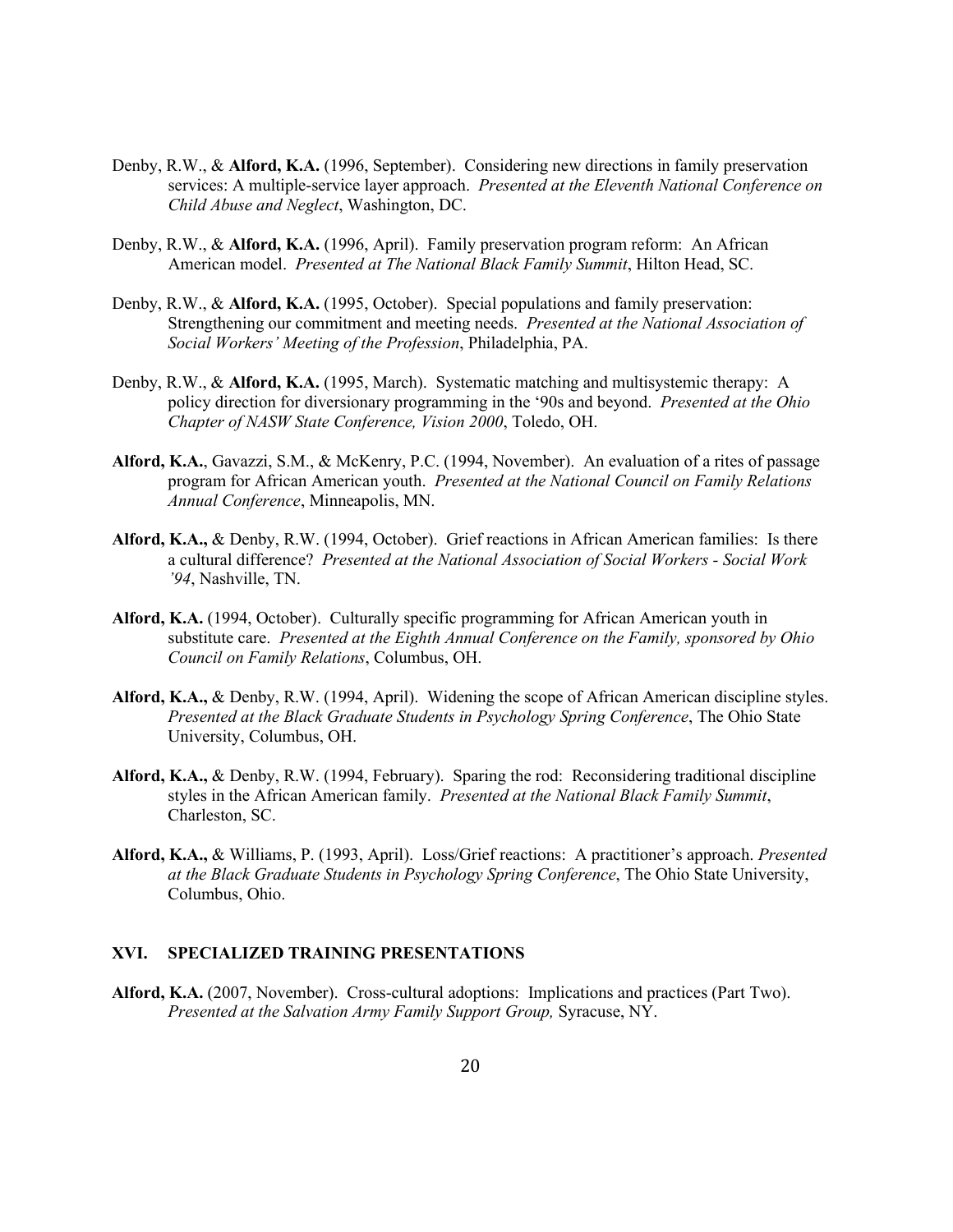- **Alford, K.A.** (2007, August). Cross-cultural adoptions: Implications and practices (Part One). *Presented at the Salvation Army Family Support Group*, Syracuse, NY.
- **Alford, K.A.** (2004, November). Accessing health care: Psychosocial issues for Black men. *Presented at the Syracuse University Prostate Cancer Education Council*, Syracuse, NY.
- **Alford, K.A.** (2004, October). Cultural competence and African American discipline styles. *Presented at the Center for Community Alternatives Ongoing Training for Court Appointed Special Advocates (CASA),* Syracuse, NY.
- **Alford, K.A.** (1996, November). Impact of current legislation on children in care: The Multiethnic Placement Act. *Presented at the Dunbar Association Adoption/Foster Care Advisory Council Meeting*, Syracuse, NY.
- **Alford, K.A.,** & Smith, C.J. (1996, November). A dialogue: Challenges to certifying resource families of color. *Presented at the Dunbar Association Family Find Program and Onondaga Department of Social Services- Joint Meeting*, Syracuse, NY.
- **Alford, K.A.** (1995, February). Separation and loss reactions of children in out-of-home care. *Presented at SearchLight C.A.R.E. Incorporated*, Columbus, OH.
- **Alford, K.A.,** & Alden, B. (1994, December). Children, domestic violence & discipline. *Presented at SearchLight C.A.R.E. Incorporated*, Columbus, OH.
- **Alford, K.A.** (1994, May). Effectively engaging African American clients. *Presented at Lutheran Social Services,* Columbus, OH.
- **Alford, K.A.,** & Williams, P. (1994, March). Transcultural adoptions. *Presented at Lutheran Social Services*, Columbus, OH.

#### **XVII. KEYNOTE ADDRESSES**

- **Alford, K.A.** (2021, March). Our cardinal responsibility. *Keynote address presented at the Veterans Administration Greater Los Angeles Healthcare System for Social Work Month, Los Angeles,* California.
- **Alford, K.A.** (2018, May). You will excel: Embracing your future. *Keynote address presented at Syracuse University, Falk College Convocation,* Syracuse, NY.
- **Alford, K.A.** (2018, January). Ready to excel. *Keynote address presented at the Syracuse University Convocation for New Students,* Syracuse, NY.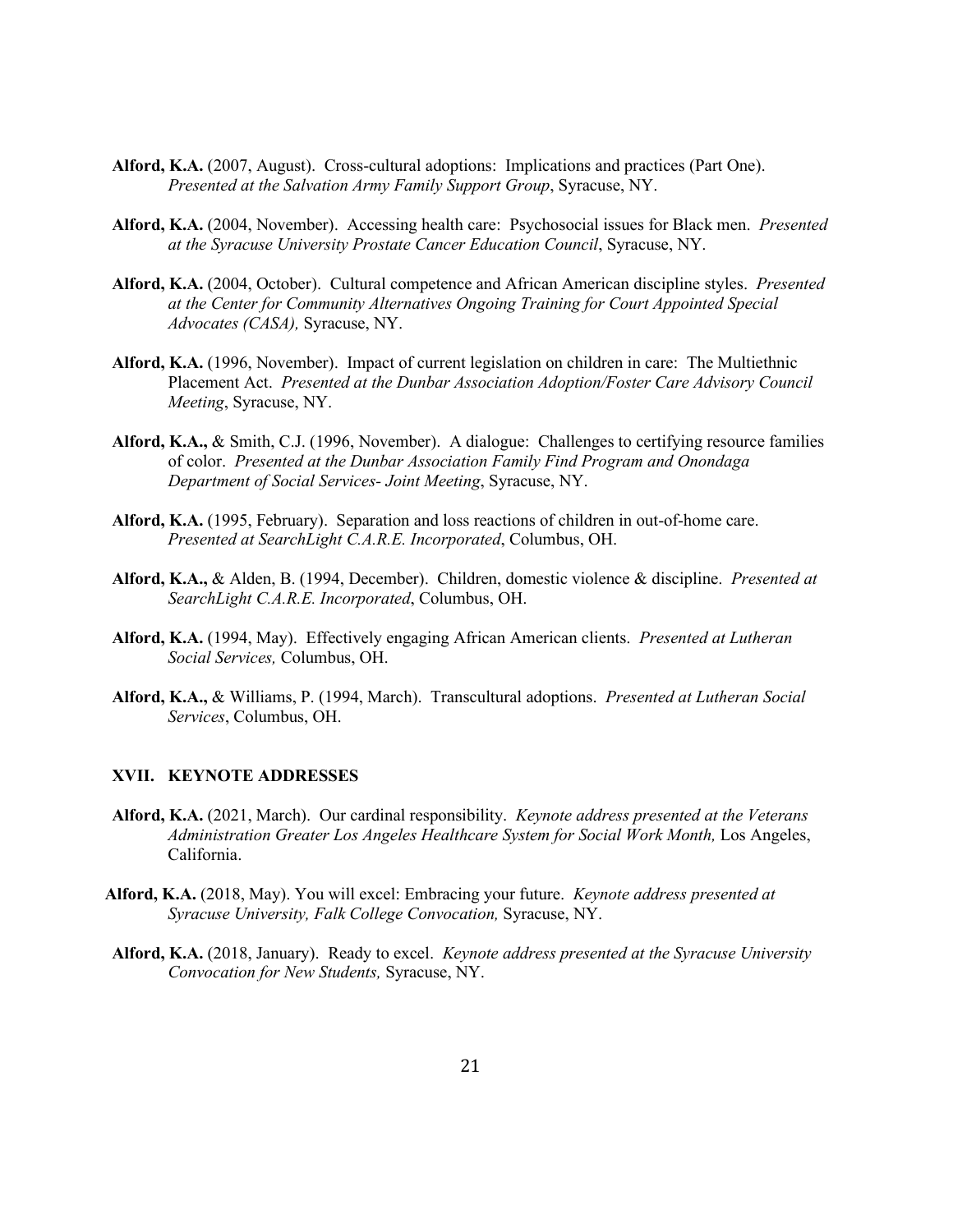- **Alford, K.A.** (2017, October). Hospitality: Cultivating Inclusion. *Keynote address presented at InterFaith Work's Spiritual Care Day Conference, Marley Education Center at Crouse Hospital,* Syracuse, NY.
- **Alford, K.A.** (2016, March). Exercising social work skills and strengths to enhance our multicultural community. *Keynote address presented at the Office of Field Instruction Annual Spring Workshop, School of Social Work at Syracuse University,* Syracuse, NY.
- **Alford, K.A.** (2016, January). Reaching for excellence in scholarship and service. *Keynote address presented at the Junior Frontiers Organization's Planning Meeting, Peyton Memorial Temple,* Syracuse, NY.
- **Alford, K.A.** (2013, March). Scholarship and our civic role. *Keynote address presented at Syracuse University School of Social Work Phi Alpha Honor Society Induction Ceremony,* Syracuse, NY.
- **Alford, K.A.** (2013, January). Somebody's knocking at your door. *Keynote address presented at the 24th Annual Martin Luther King, Jr. Celebration, State University of New York at Oswego (SUNY Oswego),* Oswego, NY.
- **Alford, K.A.** (2011, March). In salute of scholarship. *Keynote address presented at Syracuse University School of Social Work Phi Alpha Honor Society Induction Ceremony,* Syracuse, NY.
- **Alford, K.A.** (2009, February). Excelling beyond your expectations. *Keynote address presented at the Inaugural Induction Ceremony for the W.E.B. DuBois National Honor Society, Donnell Hicks Jr. Chapter, Thomas J. Corcoran High School,* Syracuse, NY.
- **Alford, K.A.** (2008, March). Affirming the connection between liberal arts education and social work practice. *Keynote address presented at Coker University Centennial Celebration,* Hartsville, SC.
- **Alford, K.A.** (2007, March). Affirming the cultural resilience of our students. *Keynote address presented at Superintendent's Conference Day, Syracuse City School District,* Syracuse, NY.
- **Alford, K.A.** (2006, November). 3 Rs of manhood: Remembering, responsibility and respect. *Keynote address presented at the Male Call Conference,* Syracuse, NY.
- **Alford, K.A.** (2006, September). Developing your personal and interpersonal effectiveness. *Keynote address presented at the African American Male Congress, Syracuse University,* Syracuse, NY.
- **Alford, K.A.** (2005, December). Do you hear the call? *Keynote address presented at the Iota Kappa Lambda Chapter of Alpha Phi Alpha Fraternity, Incorporated Founders' Day Program,* Syracuse, NY.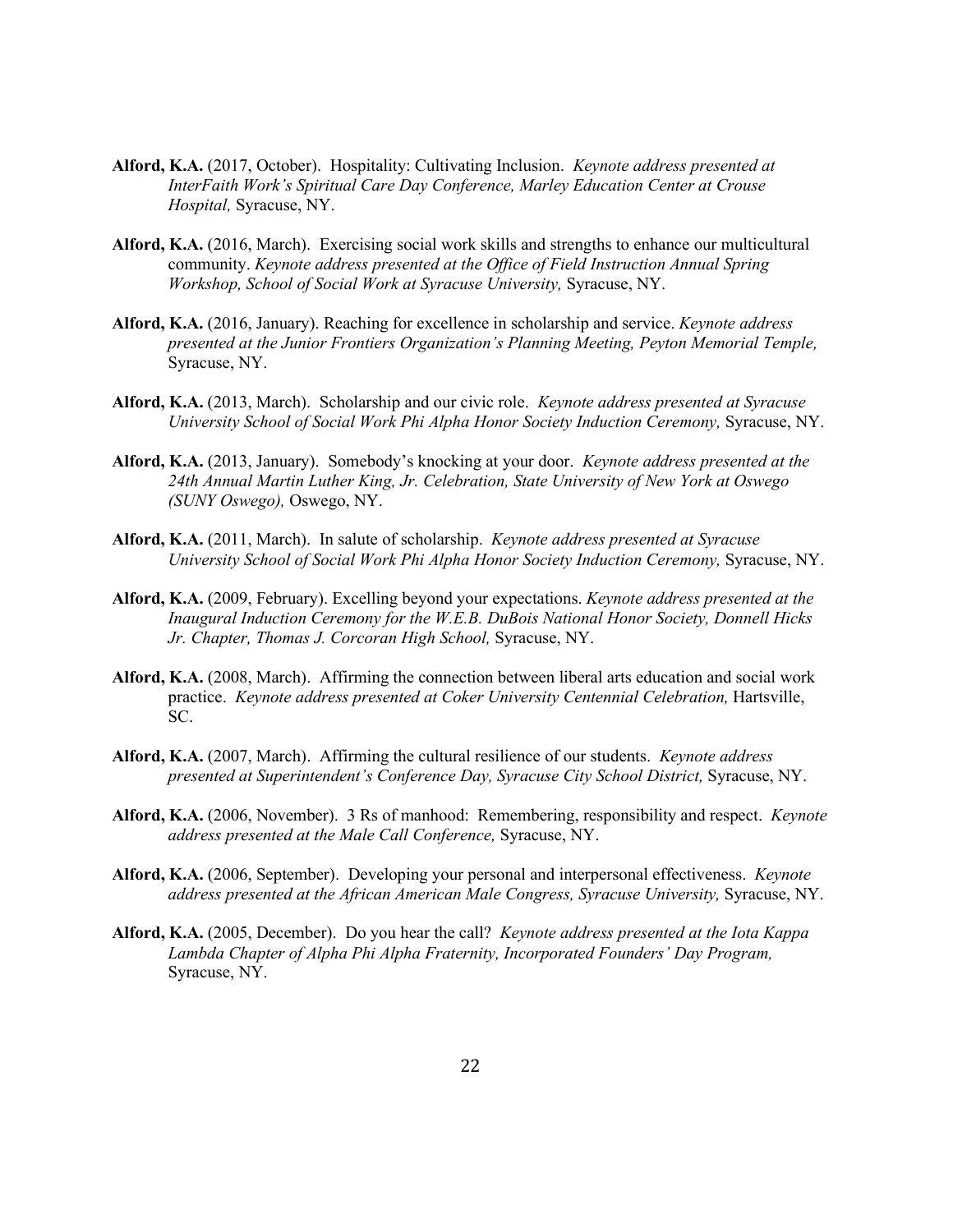- **Alford, K.A.** (2005, October). Delivering culturally competent services to persons with developmental disabilities*. Keynote address presented at the Central New York Minority Regional Network Annual Conference,* Syracuse, NY.
- **Alford, K.A.** (2005, March). Keeping the torch lit for our youth. *Keynote address presented at the Kappa Xi Zeta Chapter of Zeta Phi Beta Sorority, Incorporated, Scholarship Luncheon,* Syracuse, NY.
- **Alford, K.A.** (2004, October). Tapping strengths to thrive in a multicultural society. *Keynote address presented at the Coker University Social Work Program Fifth Annual Conference—As the World Turns: Vulnerable Populations and Social Work Practice,* Hartsville, SC.
- **Alford, K.A.** (2002, May). Remember, contribute, and excel. *Keynote address presented at the Coker University, 94th Commencement Ceremony*, Hartsville, SC.

## **XVIII. HONORS/AWARDS/RECOGNITIONS**

| <b>Children's Home and Aid, Child and Family Service Agency</b><br><b>Black History Month Trailblazer</b><br>Chicago, Illinois                                          | 2021 |
|-------------------------------------------------------------------------------------------------------------------------------------------------------------------------|------|
| 100 Black Men of Syracuse Inc. Leadership Award<br>$12th$ Annual Banquet<br>Syracuse, New York                                                                          | 2019 |
| Alpha Sigma Chapter of Phi Beta Delta International Honor Society<br><b>Distinguished Honorary Membership Award</b><br><b>Syracuse University</b><br>Syracuse, New York | 2019 |
| <b>National Society of Collegiate Scholars</b><br><b>Distinguished Honorary Membership Award</b><br><b>Syracuse University</b><br>Syracuse, New York                    | 2018 |
| <b>Leadership Award—Creating a Civil Community</b><br>InterFaith Works of Central New York<br>Syracuse, New York                                                        | 2018 |
| <b>Faculty of the Year Award—Excellence in Service</b><br>Falk College of Sport and Human Dynamics<br><b>Syracuse University</b><br>Syracuse, New York                  | 2015 |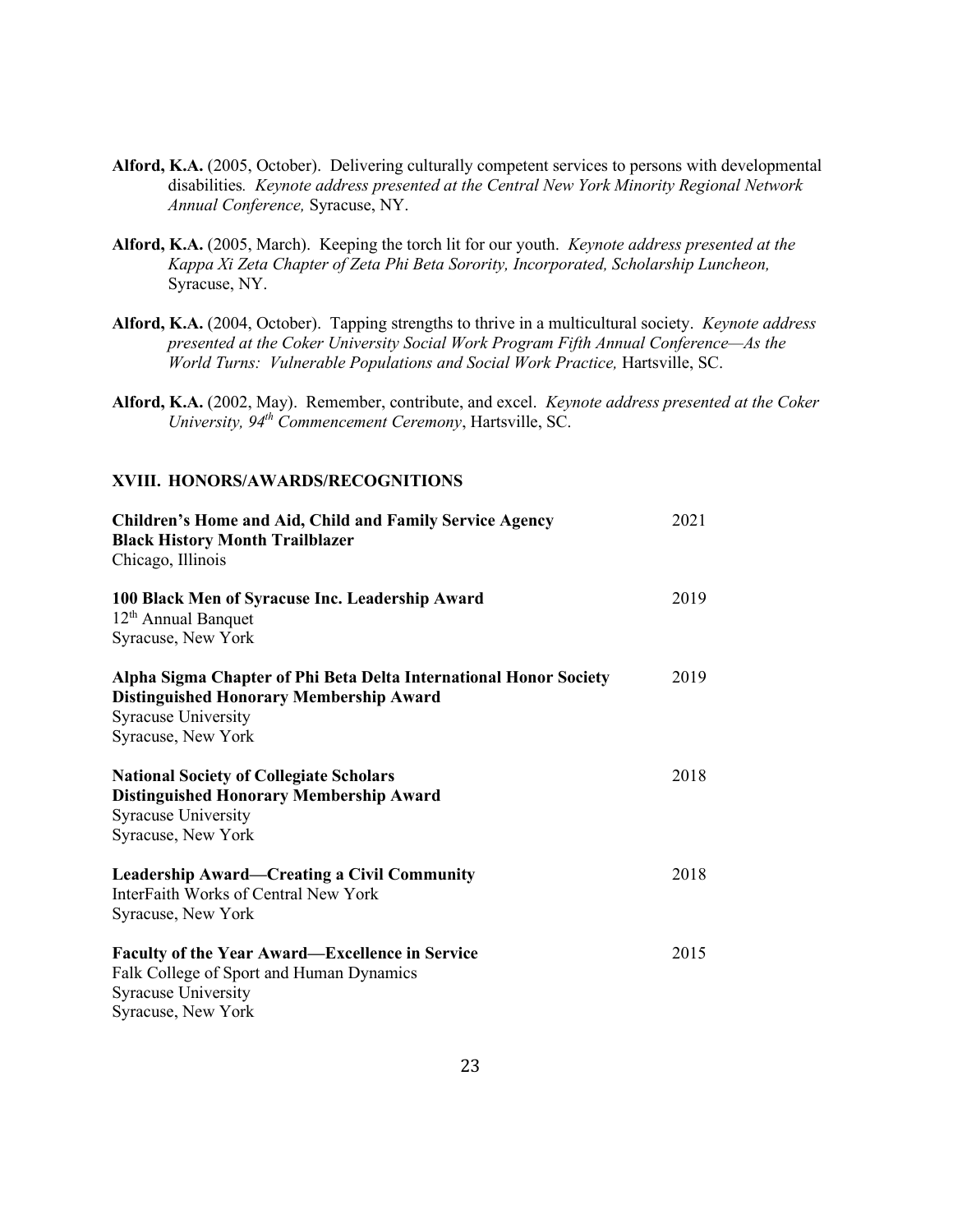| The Harriet Tubman Spirit Award<br><b>Bethany Baptist Church</b><br>Syracuse, New York                                                                                       | 2015 |
|------------------------------------------------------------------------------------------------------------------------------------------------------------------------------|------|
| <b>Thirty of the Most Influential</b><br><b>Social Workers of 2014</b><br>Social Work Degree Guide<br>National Internet Publication<br>http://www.socialworkdegreeguide.com/ | 2014 |
| <b>Faculty of the Year Award</b><br>Syracuse University School of Social Work<br>Syracuse, New York                                                                          | 2012 |
| <b>YWCA Academy of Diversity</b><br><b>Achievement Award</b><br><b>Syracuse University</b><br>Syracuse, New York                                                             | 2010 |
| <b>Martin Luther King, Jr.</b><br><b>Unsung Hero Award</b><br>Syracuse University<br>Syracuse, New York                                                                      | 2009 |
| <b>NASW-NYS</b><br><b>Certificate of Recognition</b><br><b>Delegate Assembly</b><br>National Association of Social Workers<br>Syracuse, New York                             | 2008 |
| <b>Hall of Fame Inductee</b><br><b>Distinguished Alumni Award</b><br>The Ohio State University<br>College of Social Work<br>Columbus, Ohio                                   | 2007 |
| <b>Faculty of the Year Award</b><br><b>Syracuse University</b><br>College of Human Services and Health Professions<br>Syracuse, New York                                     | 2007 |
| <b>Community Service Award</b><br>Dunbar Association, Inc.<br>Syracuse, New York                                                                                             | 2006 |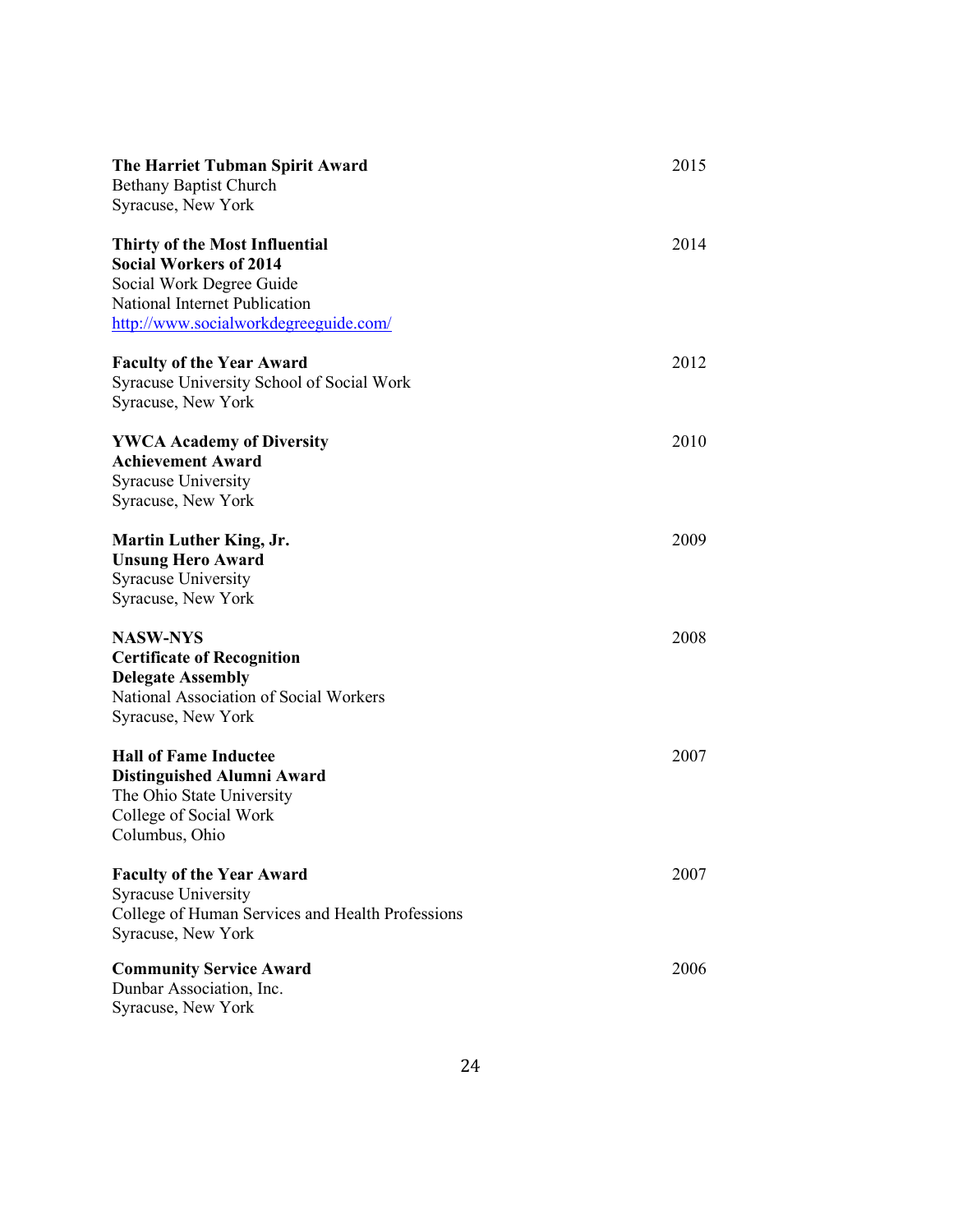| <b>Community Service Award</b><br>Zeta Phi Beta Sorority, Inc.<br>Kappa Xi Zeta Chapter<br>Syracuse, New York                                                                                       | 2005 |
|-----------------------------------------------------------------------------------------------------------------------------------------------------------------------------------------------------|------|
| <b>Distinguished Recognition Award</b><br>Recognition for Outstanding Service<br>Dunbar Association, Inc.<br>Syracuse, New York                                                                     | 2002 |
| <b>Honorary Doctor of Letters, Coker University</b><br>Hartsville, South Carolina                                                                                                                   | 2002 |
| <b>Light of Hope Award</b><br>Dedication to the Children of Onondaga County<br>Center for Community Alternatives<br>Onondaga Court Appointed Special Advocates (CASA) Program<br>Syracuse, New York | 2001 |
| <b>Faculty of the Year</b><br>Syracuse University School of Social Work<br>Syracuse, New York                                                                                                       | 2000 |
| Distinguished Achievement Alumni Award<br><b>Coker University</b><br>Hartsville, South Carolina                                                                                                     | 1999 |
| <b>Who's Who Among America's Teachers</b><br><b>National Publication</b>                                                                                                                            | 1998 |
| <b>Teaching Associate of the Year</b><br>The Ohio State University<br>College of Social Work<br>Columbus, Ohio                                                                                      | 1995 |
| <b>Distinguished Academic Achievement Award</b><br>African American Student Services<br>The Ohio State University<br>Graduate/Professional<br>Columbus, Ohio                                        | 1994 |
| Virginia Axline Award<br>Graduate Studies Excellence in the Area of<br>Child and Adolescent Mental Health                                                                                           | 1994 |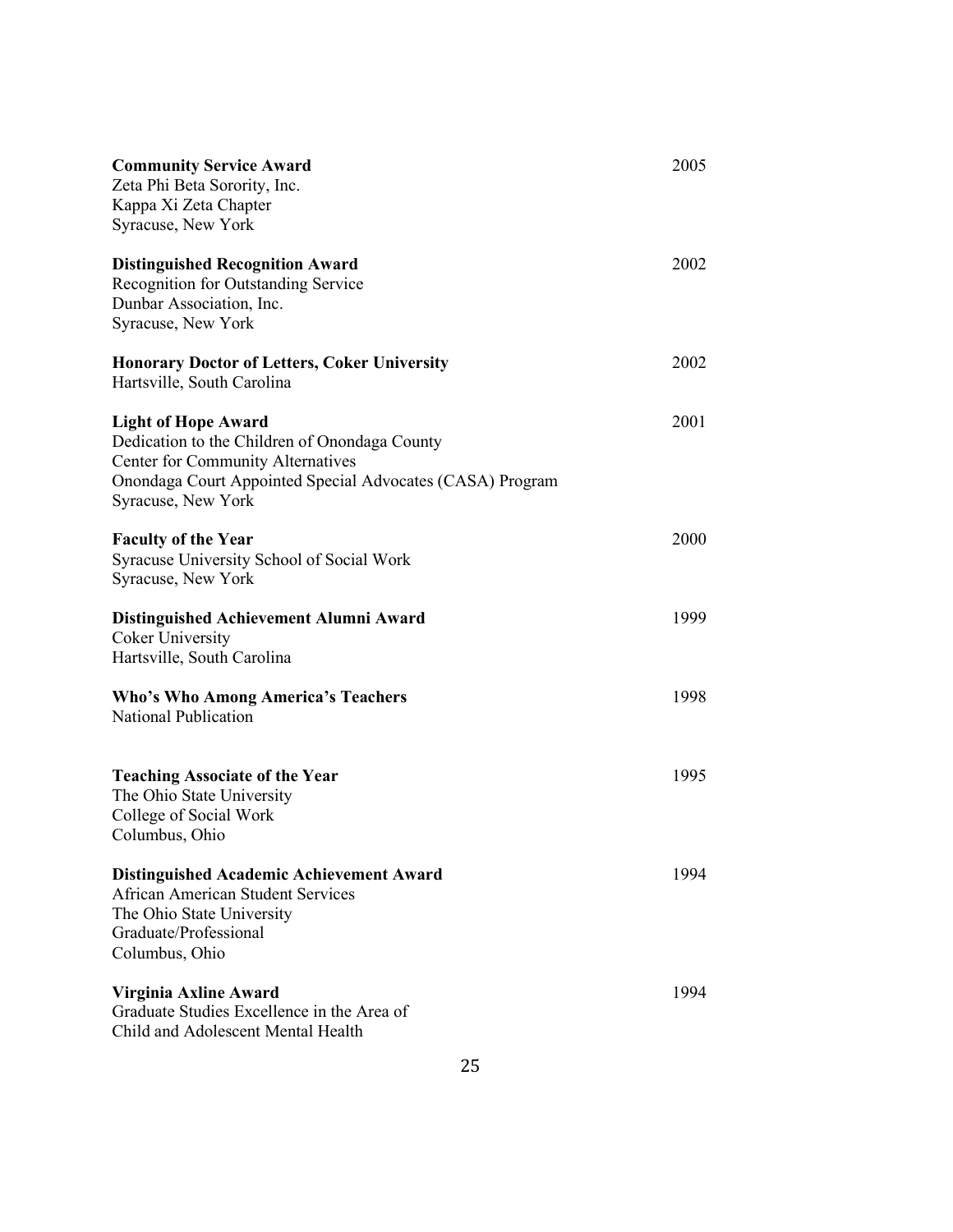Diocesan Child Guidance Center Columbus, Ohio **Alumni Association Award for** 1987 **Outstanding Scholarship** The Ohio State University College of Social Work Columbus, Ohio **Edwin Sharp Burdell Award for** 1987 **Outstanding Scholarship** The Ohio State University College of Social Work Columbus, Ohio **XIX. SERVICE** *PROFESSIONAL SERVICE Journal of Urban Social Work* 2018-Present Editorial Review Board Member *Journal of Family Social Work* 2011-Present Editorial Review Board Member *Journal of Brief Therapy* 2002-Present Editorial Review Board Member *UNIVERSITY/COLLEGE/SCHOOL SERVICE* **University Leadership** University at Buffalo, State University of New York 08/2021-Present **Council on Diversity and Inclusion** 08/2018-08/2021 Syracuse University **Inclusive Leadership Assembly (Chair)** 08/2018-08/2021 Syracuse University **Faculty Senate Committee on Diversity** 08/2016-08/2021 Syracuse University

**Faculty Advisory Group to the Chancellor to** 09/2015-12/2015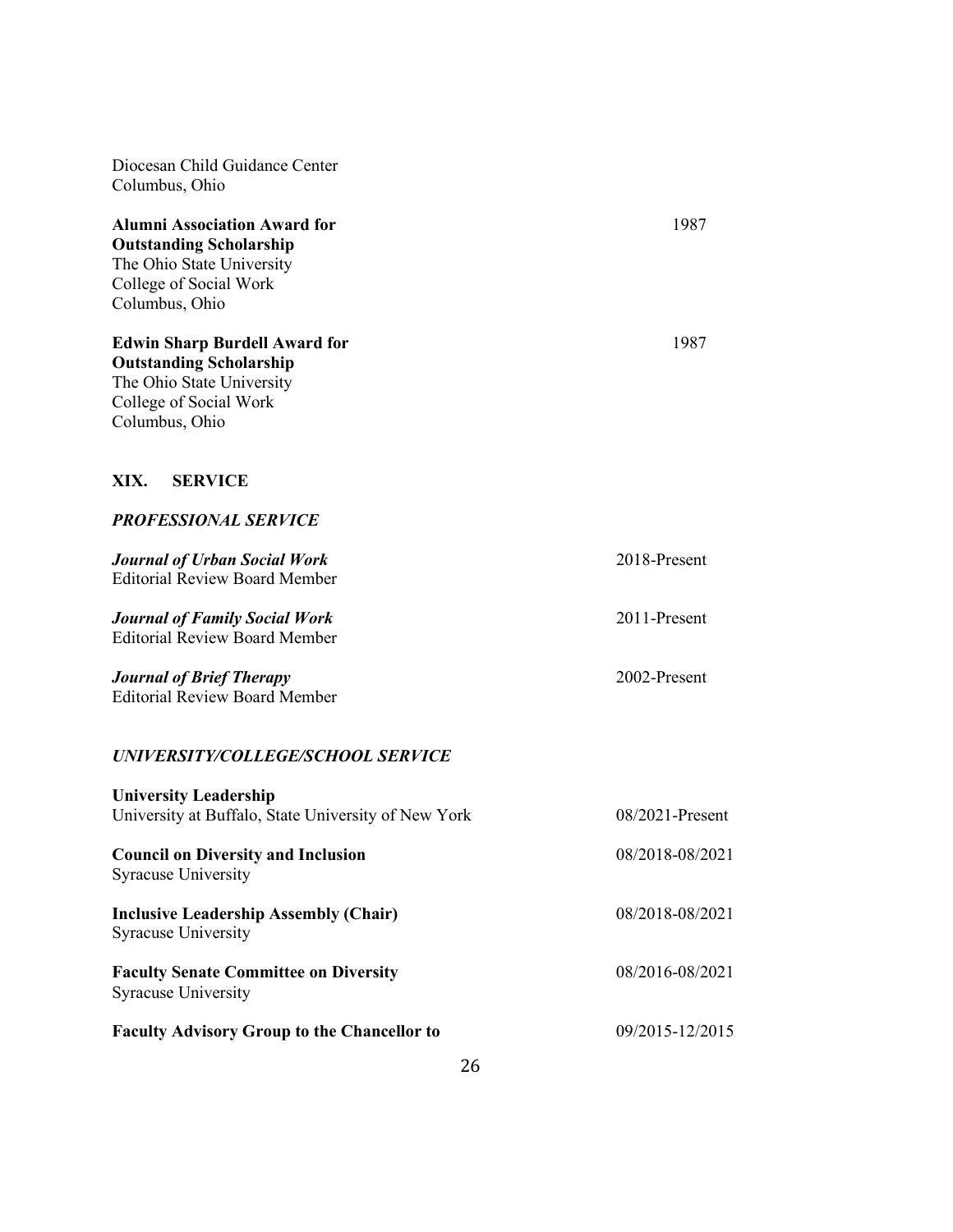| <b>Advance Veteran-Focused College of Medicine</b><br><b>Syracuse University</b>                                                        |                 |
|-----------------------------------------------------------------------------------------------------------------------------------------|-----------------|
| The Collaborative on Academic Careers<br>in Higher Education (COACHE)<br><b>Survey Steering Committee</b><br><b>Syracuse University</b> | 01/2015-5/2016  |
| <b>Center for Fellowship and Scholarship Advising</b><br><b>Steering Committee</b><br><b>Syracuse University</b>                        | 01/2015-5/2015  |
| <b>Fast Forward-Operations Excellence</b><br><b>Executive and Steering Committees</b><br><b>Syracuse University</b>                     | 07/2014-5/2015  |
| <b>Faculty Oversight Committee for</b><br><b>Athletics at Syracuse University</b><br><b>Syracuse University</b>                         | 03/2013-07/2021 |
| <b>Bachelor of Professional Studies (BPS)</b><br><b>Curriculum Committee</b><br><b>Syracuse University</b>                              | 09/2013-5/2018  |
| <b>Promotion and Tenure Committee</b><br>School of Social Work<br><b>Syracuse University</b>                                            | 08/2013-12/2019 |
| <b>SU ADVANCE</b><br><b>Interdisciplinary Collaborator and Facilitator</b><br><b>Syracuse University</b>                                | 09/2012-08/2014 |
| <b>Enrollment and the Student Experience</b><br><b>Diversity and Inclusion Advisory Council</b><br><b>Syracuse University</b>           | 08/2012-08/2021 |
| <b>Advanced Clinical Concentration Committee</b><br>School of Social Work<br><b>Syracuse University</b>                                 | 08/2011-12/2019 |
| <b>Faculty Council</b><br>David B. Falk College of Sport and Human Dynamics<br><b>Syracuse University</b>                               | 08/2011-08/2012 |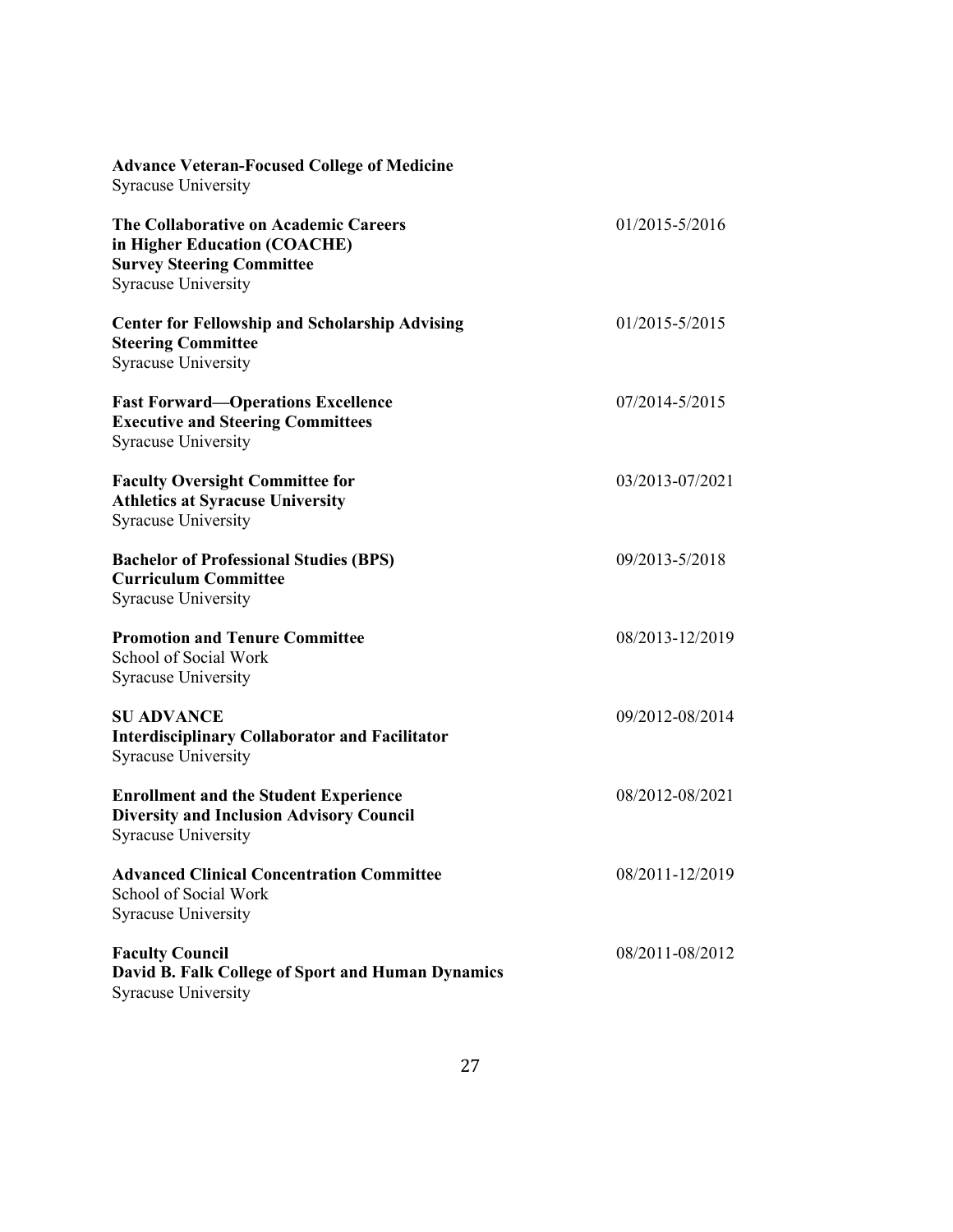| <b>Chancellor's Working Group on Sustainable Benefits</b><br><b>Syracuse University</b>                                               | 09/2009-01/2010                    |
|---------------------------------------------------------------------------------------------------------------------------------------|------------------------------------|
| <b>Head Librarian Search Committee</b><br><b>Syracuse University</b>                                                                  | 11/2004-05/2005                    |
| <b>Promotion and Tenure Committee</b><br>School of Social Work<br><b>Syracuse University</b>                                          | 08/2004-05/2005                    |
| 2002-03 Syracuse University Scholars<br><b>Selection Committee</b><br><b>Syracuse University</b>                                      | 11/2002-05/2005                    |
| <b>2003 University Vision Fund</b><br><b>Grant Committee</b><br><b>Syracuse University</b>                                            | 11/2002                            |
| <b>Executive Committee</b><br>School of Social Work<br><b>Syracuse University</b>                                                     | 08/2002-05/2004                    |
| <b>Individuals, Families, and Groups Concentration</b><br>School of Social Work<br><b>Syracuse University</b>                         | 08/2000-5/2010                     |
| <b>Admissions and Student Services Committee</b><br>School of Social Work<br><b>Syracuse University</b>                               | 08/1998-05/1999                    |
| <b>Library Committee</b><br>School of Social Work                                                                                     | 08/1997-05/1998                    |
| <b>Syracuse University</b><br><b>Task Force on Faculty Responsibility</b><br><b>Syracuse University</b>                               | 02/1997-05/1997                    |
| <b>Child Welfare Concentration</b><br><b>Syracuse University</b><br>School of Social Work                                             | 08/1996-05/2000                    |
| <b>Family Mental Health Concentration</b><br><b>Chair of the Concentration</b><br>School of Social Work<br><b>Syracuse University</b> | 08/1996-05/2000<br>08/1999-05/2000 |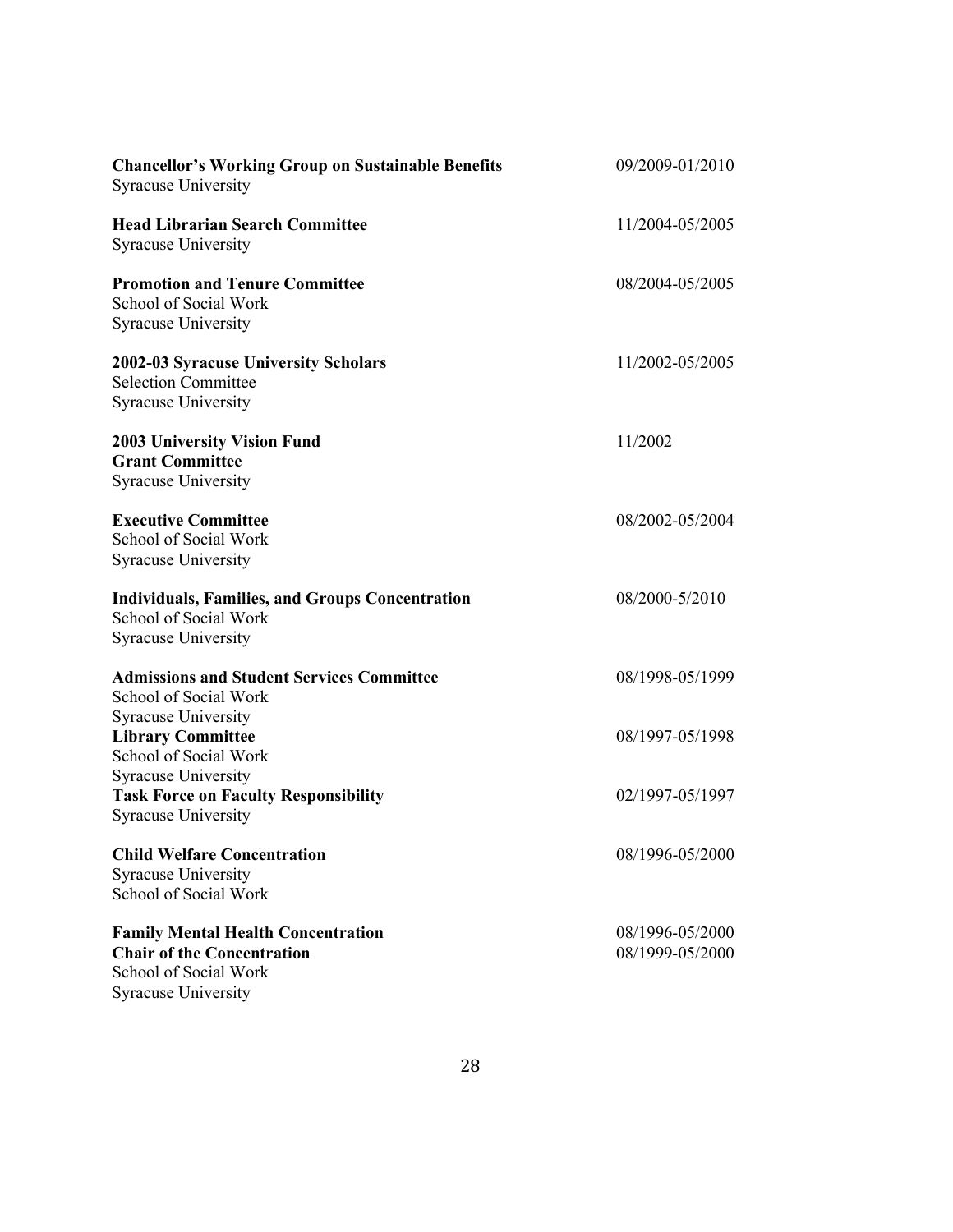| <b>Long-Range Planning Committee</b><br>School of Social Work<br><b>Syracuse University</b>                                                                                 | 08/1996-05/2000 |
|-----------------------------------------------------------------------------------------------------------------------------------------------------------------------------|-----------------|
| <b>Family Issues Network</b><br>College of Law and School of Social Work<br>Faculty Collaboration<br><b>Syracuse University</b>                                             | 08/1996-05/2007 |
| <b>COMMUNITY SERVICE</b>                                                                                                                                                    |                 |
| <b>InterFaith Works</b><br><b>Board Member</b><br>Syracuse, New York                                                                                                        | 2013-2021       |
| <b>Onondaga County Public Library</b><br><b>Board of Trustees</b><br>Trustee<br>Greater Syracuse, New York                                                                  | 2008-2016       |
| <b>AccessCNY</b><br>(formerly Enable/TLS)<br><b>Individualized Services for</b><br>Children and Adults with Disabilities<br><b>Board of Directors</b><br>Syracuse, New York | 2001-2021       |
| The Rosamond Gifford Community Exchange Forums<br>Open Forums-Examining Collaboration<br><b>Around Community Issues</b><br><b>Project Director</b><br>Syracuse, New York    | 1999-2002       |
| <b>Center for Community Alternatives</b><br>Court Appointed Special Advocate (CASA) Program<br><b>Advisory Committee Member</b><br>Syracuse, New York                       | 1999-2009       |
| <b>Community-Wide Dialogues on Race</b><br>Sponsored by Inter-Faith Works<br>Facilitator                                                                                    | 1998-2021       |
| <b>Advisory Board Chair</b><br>Syracuse, New York                                                                                                                           | 2008-2012       |
|                                                                                                                                                                             |                 |